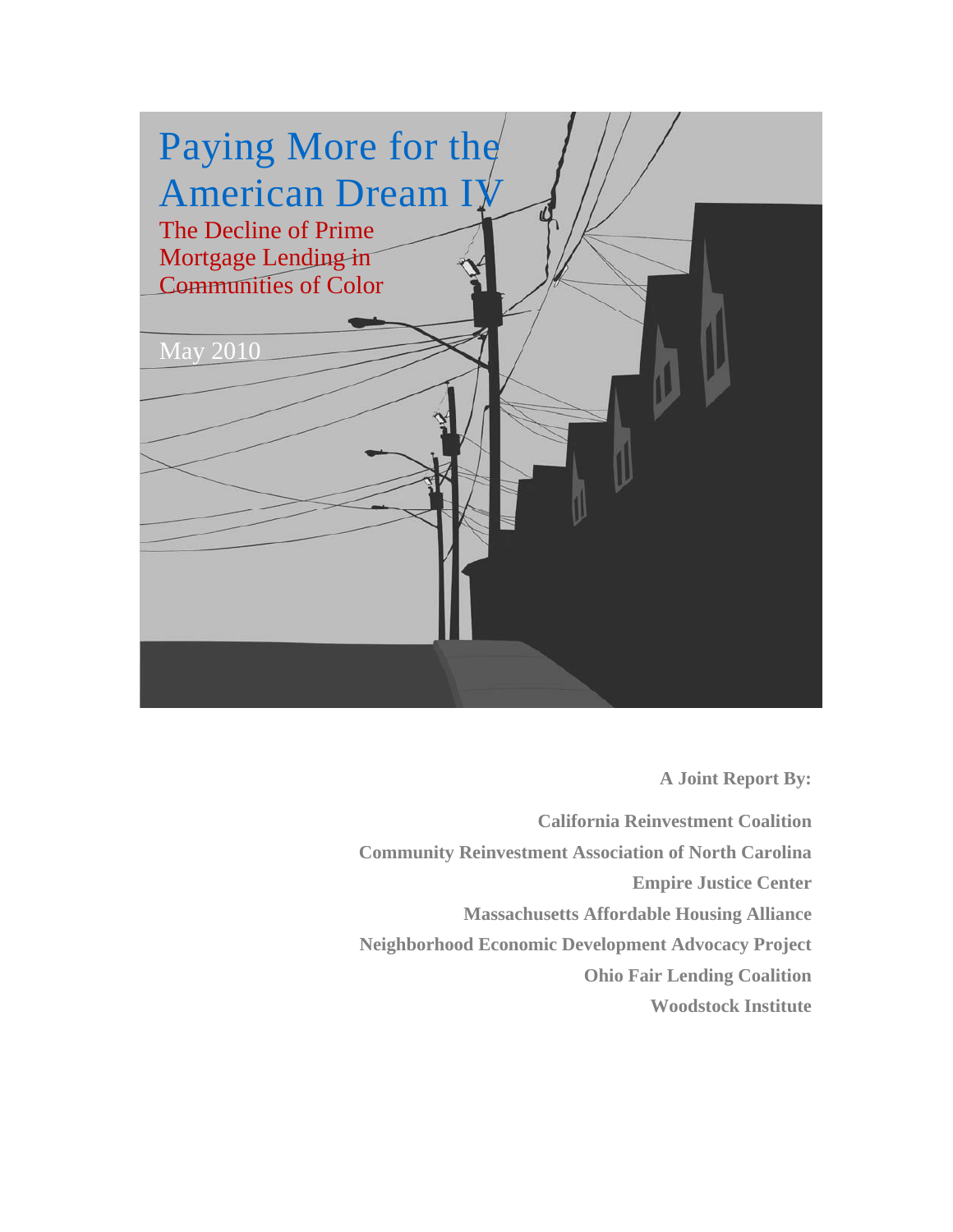







California Reinvestment Coalition advocates for the right of low-income communities and communities of color to have fair and equal access to banking and other financial services. CRC has a membership of more than 240 nonprofit organizations and public agencies across the State.

Community Reinvestment Association of North Carolina is a nonprofit, nonpartisan research and advocacy organization whose mission is to promote and protect community wealth. We advocate for change in the lending practices of financial institutions to promote wealth building for underserved communities and to end predatory lending practices that strip wealth.

Empire Justice Center is a statewide non-profit law firm that works to protect and strengthen the legal rights of people in New York State who are poor, disabled or disenfranchised through: systems change advocacy, training and support to other advocates and organizations, and high quality direct civil legal representation.

Massachusetts Affordable Housing Alliance's mission is to organize for increases in public and private sector investment in affordable housing and to break down the barriers facing minority and low to moderate income first time homebuyers as they seek affordable and sustainable homeownership opportunities. Our campaigns have resulted in more than \$3.3 billion of public and private sector investment in affordable housing in Massachusetts since 1985. Our grassroots Homebuyers Union organizing, in both urban and suburban communities, has been effective in engaging banks, insurance companies, and elected officials around the issues of affordable homeownership and responsible mortgage lending.



Neighborhood Economic Development Advocacy Project (NEDAP) is a resource and advocacy center for community groups in New York City. Our mission is to promote community economic justice and to eliminate discriminatory economic practices that harm communities and perpetuate inequality and poverty.

E Ko

Ohio Fair Lending Coalition is composed of The Toledo Fair Housing Center, Empowering & Strengthening Ohio's People, formerly known as East Side Organizing Project, SEIU Local 3 and fair lending advocates, Paul Bellamy and Charles Bromley. The Coalition challenged the merger of Sky and Huntington Banks in 2007 and it continues to be Ohio's Fair Lending Organization.

WOODSTOCK<br>INSTITUTE Advancing Economic Security<br>and Community Prosperity

Woodstock Institute is a leading nonprofit research and policy organization in the areas of fair lending, wealth creation, and financial systems reform. Woodstock Institute works locally and nationally to create a financial system in which lowerwealth persons and communities of color can safely borrow, save, and build wealth so that they can achieve economic security and community prosperity. Our key tools include: applied research; policy development; coalition building; and technical assistance.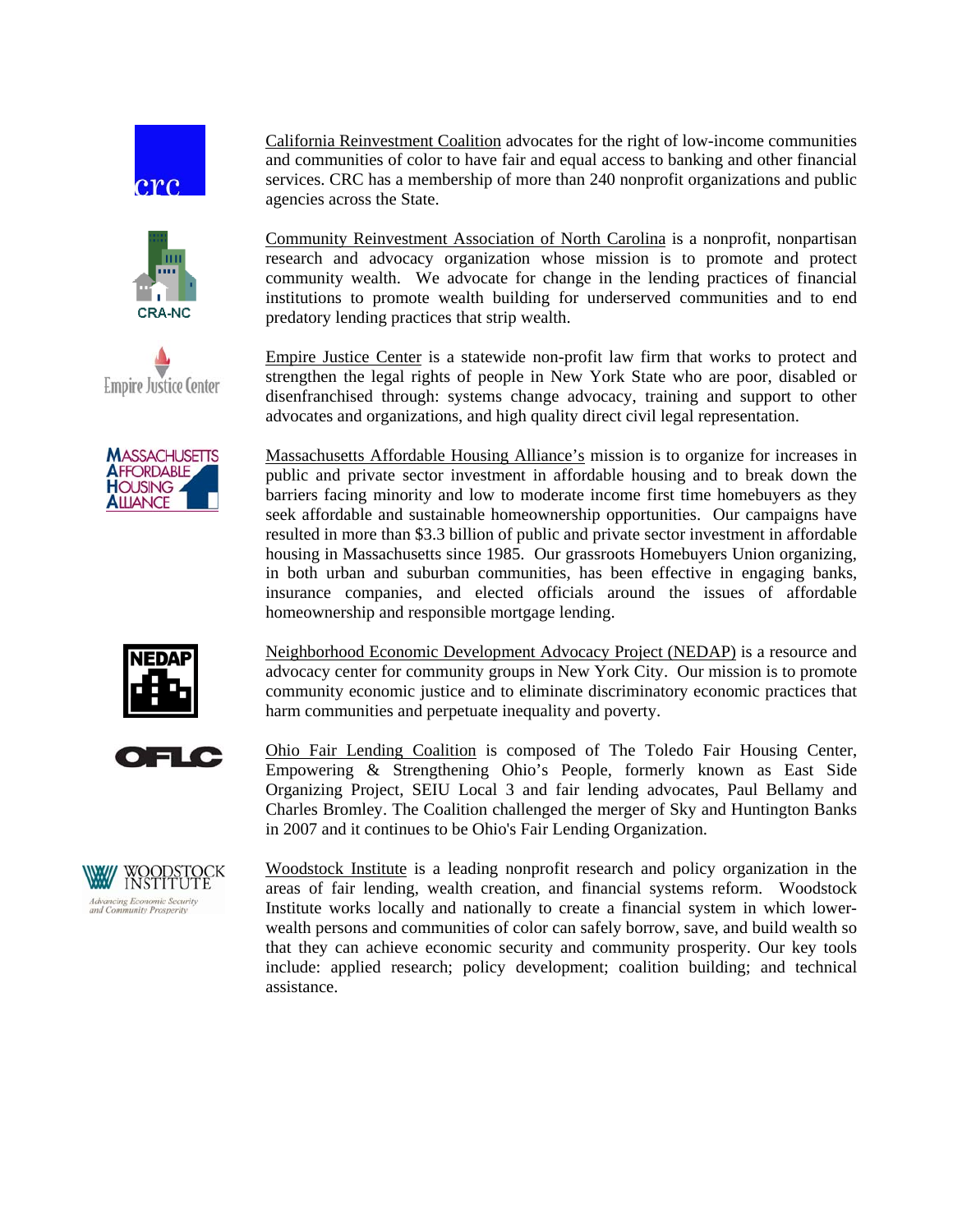# **Preface**

The *Paying More for the American Dream* series is a collaborative effort of the California Reinvestment Coalition, Community Reinvestment Association of North Carolina, Empire Justice Center, Massachusetts Affordable Housing Alliance, Neighborhood Economic Development Advocacy Project, Ohio Fair Lending Coalition, and Woodstock Institute. This is the collaboration's fourth annual report examining systematic inequalities in the housing finance system and their impact on lower-income neighborhoods and communities of color. The first report, released in March 2007, examined disparities in mortgage pricing by several of the country's largest mortgage lenders that offered both prime and subprime loans. The second report, released in March 2008, looked at the geographic lending patterns of a set of defunct subprime lenders whose loans largely fueled the foreclosure wave that is currently devastating communities across the country and found that these loans were highly concentrated in minority and lower-income communities. The third report, released in April 2009, analyzed and compared the lending patterns of lenders that were covered by the Community Reinvestment Act with lenders that were not covered by the CRA. The current report examines the dramatic changes in prime mortgage lending seen in communities of color in the wake of the foreclosure crisis.

The authors hope these reports inform the debate around fair lending policy and access to responsible mortgage credit for lower-income families and neighborhoods and people and communities of color.

The principal researchers and contributors to this report are: Charles Bromley (Ohio Fair Lending Coalition), Jim Campen (Massachusetts Affordable Housing Alliance), Sarah Duda (Woodstock Institute), Alexis Iwanisziw (Neighborhood Economic Development Advocacy Project), Sarah Ludwig (Neighborhood Economic Development Advocacy Project), Adam Rust (Community Reinvestment Association of North Carolina), Geoff Smith (Woodstock Institute), Kevin Stein (California Reinvestment Coalition), and Barbara van Kerkhove (Empire Justice Center).

The authors would also like to thank Beverly Berryhill, Katie Buitrago, and Patricia Woods-Hessing of Woodstock Institute for their work in the editing and production of this report.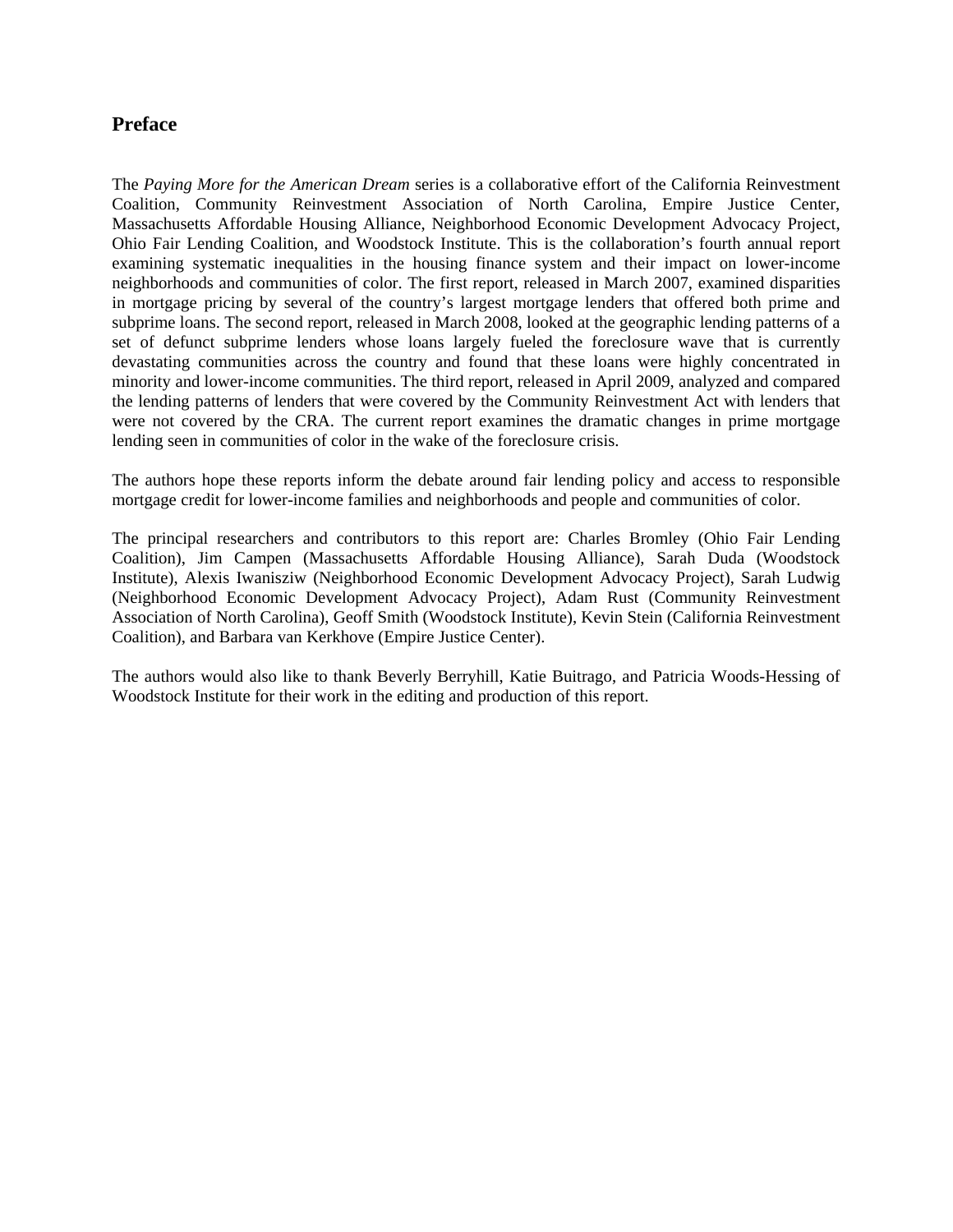# **Executive Summary**

The financial crisis has led to significantly reduced access to mortgage credit for all borrowers and communities. In neighborhoods of color, however, where the foreclosure crisis has taken an especially severe toll, access to prime, conventional mortgage loans has declined precipitously – to a much greater degree than in predominantly white neighborhoods. Families living in neighborhoods of color disproportionately lack access to affordable loans needed to purchase or improve their homes or to refinance their mortgage to secure a lower monthly payment. As this lack of access and the ongoing foreclosure crisis wreak havoc on communities of color, neighborhood rehabilitation efforts, including sustainable loan modifications, are desperately needed to help families avert foreclosure and stay in their homes, and to prevent further destabilization of neighborhoods.

This report focuses on changes in lending patterns in seven key metropolitan areas: Boston, MA; Charlotte, NC; Chicago, IL; Cleveland, OH; Los Angeles, CA; New York, NY; and Rochester, NY. It examines changes in the levels of prime, conventional home purchase and refinance mortgage lending in predominantly white communities and communities of color between 2006, the beginning of the foreclosure crisis, and 2008, the most recent year for which national mortgage lending data are available. The report also examines lending patterns for the four largest bank holding companies: Bank of America, Citigroup, JPMorgan Chase, and Wells Fargo. Finally, the report includes recommendations for federal policy reforms that would require financial institutions to issue credit responsibly and protect all communities, particularly communities of color, from abusive lending practices.

# **Key Findings:**

The report finds that, between 2006 and 2008, access to prime mortgage credit for both home purchase and refinance lending declined substantially in communities of color – more than twice as much as it did in predominantly white communities. Prime refinance lending dropped even more dramatically in communities of color – almost five times more than in predominantly white neighborhoods. The four largest bank holding companies also significantly reduced their prime refinance lending in communities of color, even though they increased their prime refinance lending in predominantly white communities, and notwithstanding their receipt of TARP funds.

Analysis of changes in prime, conventional mortgage lending between 2006 and 2008 in the seven cities reveals the following:

- Prime lending in communities of color decreased by 60.3 percent, compared to 28.4 percent in predominantly white neighborhoods.
- Prime refinance lending declined by 66.4 percent in neighborhoods of color, and by 13.9 percent in predominantly white areas.
- The overall share of prime refinance loans made to communities of color shrank by 35 percent, whereas the share made to predominantly white communities increased by 11 percent.
- Prime refinance lending by the country's four largest banks Bank of America, Citigroup, JPMorgan Chase, and Wells Fargo – to predominantly white communities collectively increased by 32 percent, whereas prime refinance lending to communities of color declined by 33 percent.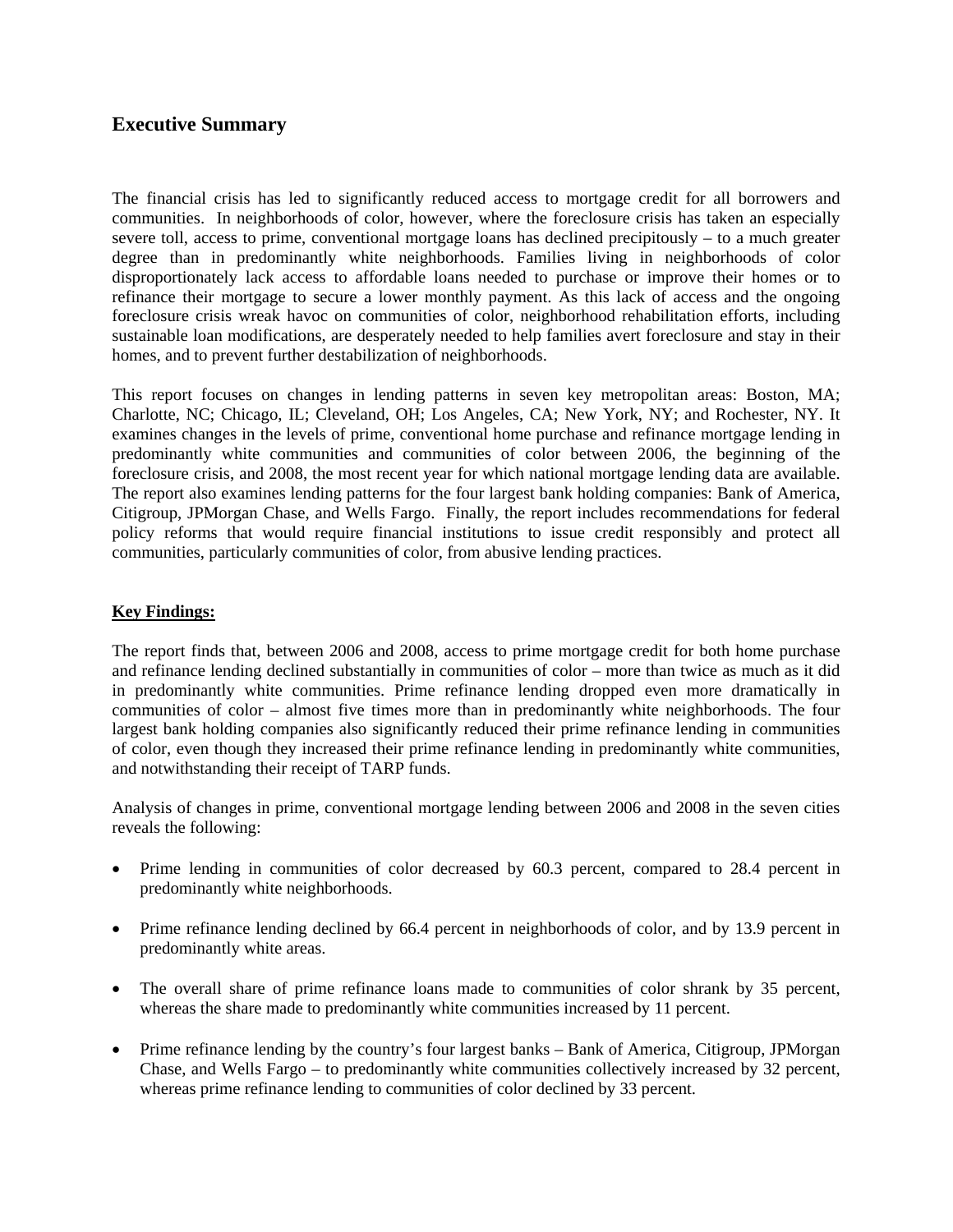# **Recommendations:**

This report raises serious questions about how the economic crisis has reduced access to prime mortgage credit in communities of color and underscores the need to develop and enforce effective and strong fair lending and public policy that ensures that all communities have access to affordable, high-quality mortgage credit. To address the key findings and related issues raised by this report, the authors recommend the following:

- Create a strong, independent Consumer Financial Protection Agency.
- Expand the Community Reinvestment Act to promote responsible lending and investment.
- Expand Home Mortgage Disclosure Act data to shed light on discriminatory practices.
- Prioritize fair lending enforcement.
- Stop preventable foreclosures.
- Require banks to fund revitalization of damaged neighborhoods.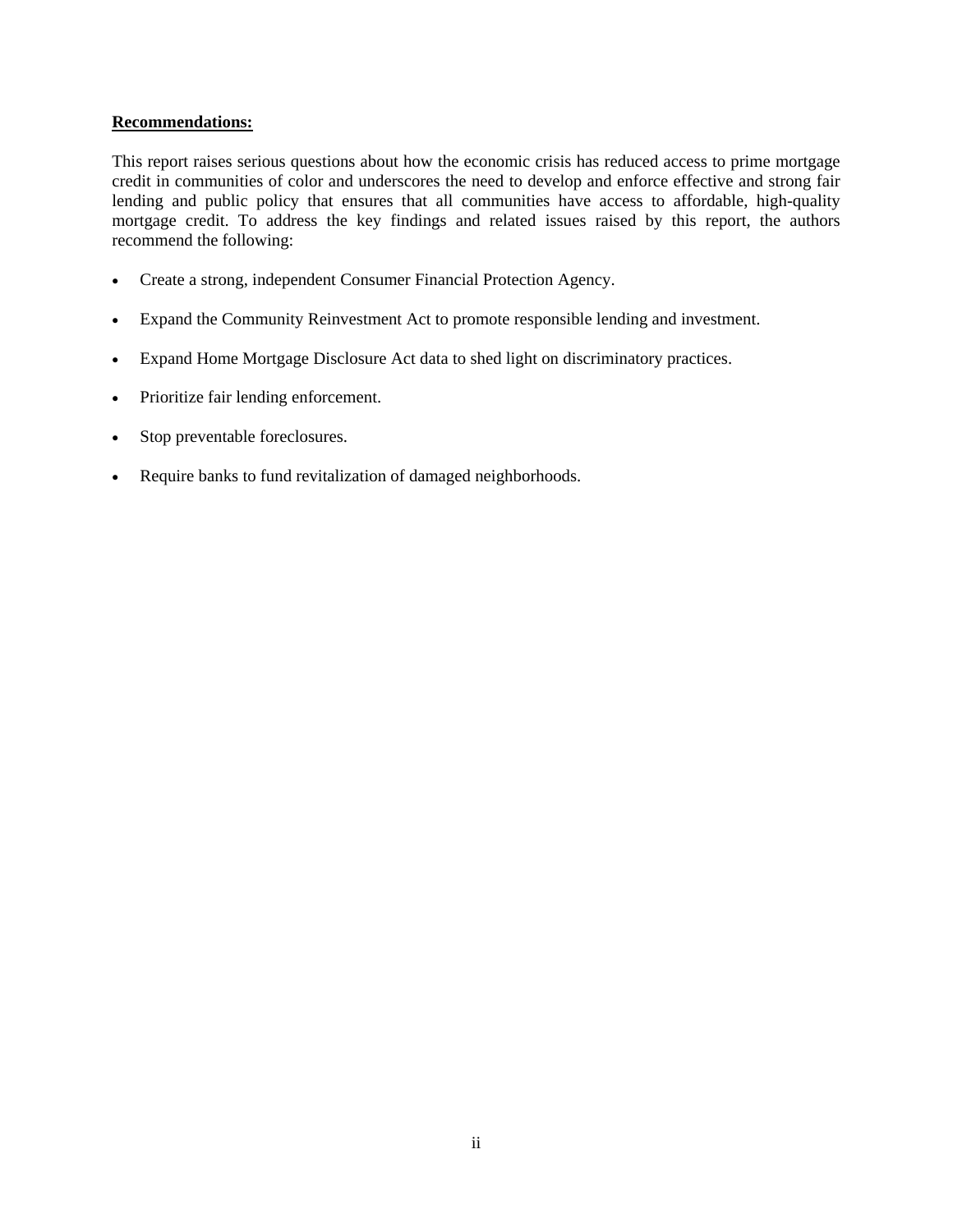# **Introduction**

l

Borrowers in communities of color were disproportionately targeted for higher-cost and unaffordable subprime loans, and these communities have suffered immense damage as many long-time homeowners have lost their homes to foreclosure. As earlier reports in this series documented, African American and Latino borrowers in six large metropolitan areas were nearly four times more likely than white borrowers to receive higher-cost home purchase loans in  $2005$ .<sup>1</sup> In 2006, borrowers living in neighborhoods of color in the study cities received more than four times as many high-risk loans made by subprime lenders that later went out of business than borrowers living in predominantly white communities.<sup>2</sup> As the subprime market collapsed and foreclosures began to increase, communities of color experienced disproportionately high levels of foreclosures. For example, the density of foreclosure filing activity in the Chicago area in 2006 was five times greater in communities of color (areas with 80 percent or more residents of color) than in predominantly white communities (areas with 90 percent or more white residents).<sup>3</sup>

The collapse of the subprime mortgage market in 2006 and 2007 led to a major restructuring of the mortgage finance industry. Many of the country's largest mortgage lenders went out of business, or were acquired by other institutions. Between 2006 and 2008, the number of mortgage lenders reporting data under the Home Mortgage Disclosure Act (HMDA) declined from 8,886 to 8,388.<sup>4</sup> Some of the largest mortgage lending banks and thrifts in the country, including Washington Mutual, Wachovia, Countrywide, Merrill Lynch/First Franklin, and National City Bank, collapsed in 2008 as their portfolios of subprime, Alt-A loans, option adjustable rate mortgages (ARMs), and hybrid ARMSs deteriorated. Ultimately, JPMorgan Chase acquired Washington Mutual, Wells Fargo acquired Wachovia, Bank of America acquired Countrywide and Merrill Lynch/First Franklin, and PNC acquired National City.

Large financial institutions critical to the mortgage finance system, including Citigroup, Bank of America, JPMorgan Chase, and Wells Fargo, were experiencing deep financial problems and were bailed out by the federal government's Troubled Asset Relief Program (TARP). Fannie Mae and Freddie Mac, government-sponsored enterprises (GSEs) that facilitate access to mortgage capital for conventional lenders, also found themselves on the verge of insolvency and effectively had to be nationalized by the federal government.

With the collapse of the private mortgage-backed securities industry that supplied much of the capital for the subprime lending boom, Fannie Mae and Freddie Mac are now among the only funding sources for conventional mortgages. The GSEs have responded to the economic crisis by tightening underwriting criteria for mortgages they purchase. In addition, the FHA's overall market share has increased

<sup>&</sup>lt;sup>1</sup>Paying More for the American Dream: A Multi-State Analysis of Higher-Cost Home Purchase Lending. March 2007. Available: http://www.woodstockinst.org/publications/download/paying-more-for-the-american-dream%3a--a-multi%11state-analysis-of-higher%11costhome-purchase-lending/

<sup>2</sup> *Paying More for the American Dream II: The Subprime Shakeout and Its Impact on Low-Income and Minority Communities*, March 2008. Available: http://www.woodstockinst.org/publications/download/paying-more-for-the-american-dream-%11-the-subprime-shakeout-and-itsimpact-on-lower%11income-and-minority-communities/

<sup>3</sup> Woodstock Institute. "*2006 Chicago Area Community Lending Fact Book*." Woodstock Institute March 2008.

<sup>4</sup> Avery, Robert B. et al. "The 2008 HMDA Data: The Mortgage Market During a Turbulent Year." *Federal Reserve Bulletin* September 23, 2009.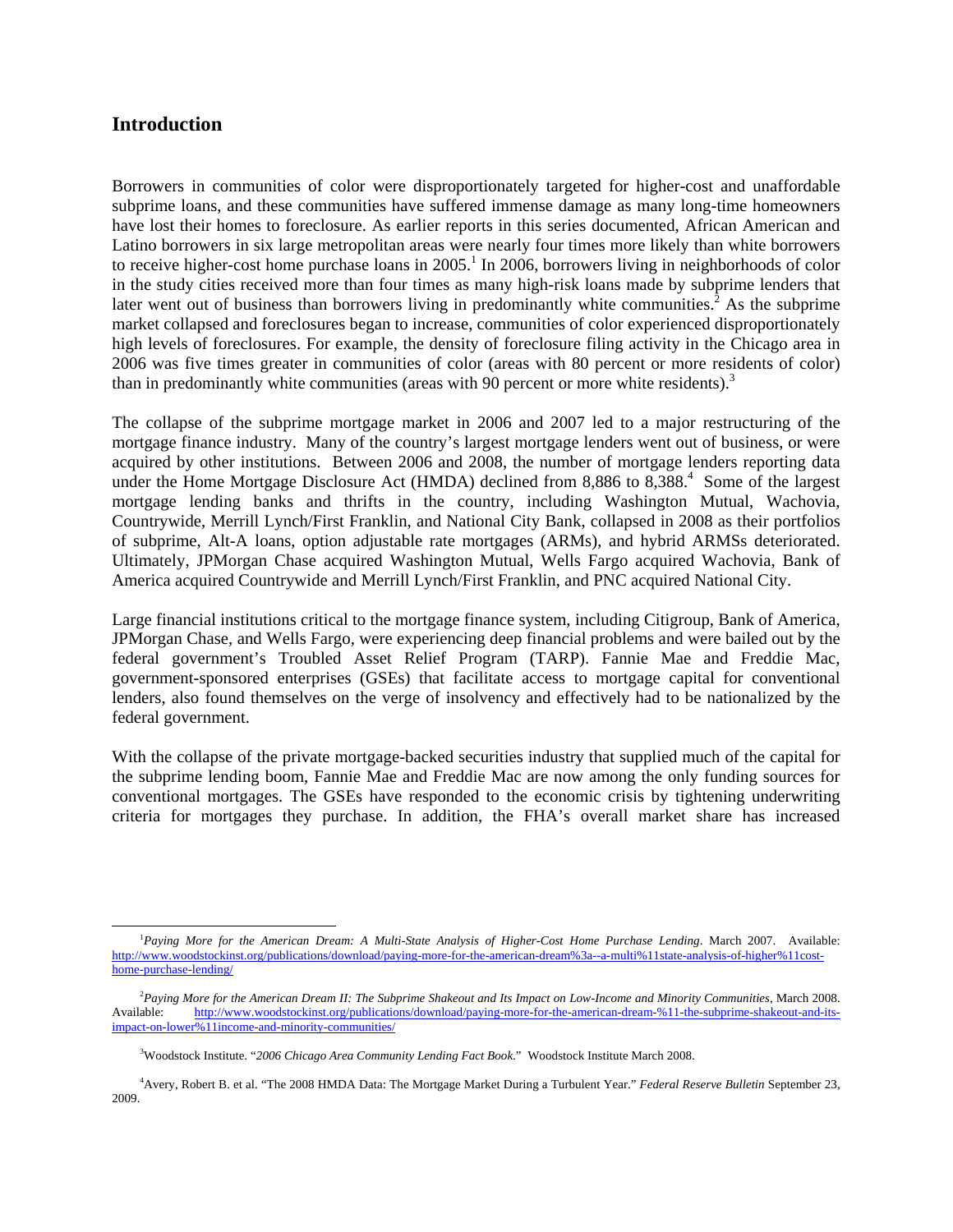significantly, from less than 2 percent in 2005 to 24 percent in  $2008$ <sup>5</sup>, although this expansion has not necessarily served borrowers well, since abusive practices by FHA lenders appear rampant.<sup>6</sup>

The turmoil in the mortgage finance industry has reduced access to credit for all communities. People who live in communities of color, however, where the foreclosure crisis hit first and hardest, face both historical and new barriers to access to prime, conventional mortgages. At the community level, the accumulation of large numbers of foreclosed properties, as well as potential blight tied to vacant and abandoned properties, causes further declines in neighborhood real estate markets that have already experienced significant reductions in local property values, trapping homeowners who owe more on their mortgages than their properties are worth. Additionally, high levels of unemployment in communities of color will likely cause a lag in any economic recovery in these neighborhoods. The foreclosure crisis has led to lost equity and damaged credit records for millions of homeowners, not only restricting their access to future mortgages and other forms of credit, but also harming their future job prospects, as employers increasingly consider credit reports in the hiring process.<sup>7</sup>

While many individuals may need to repair or rebuild credit to qualify for a loan, borrowers who are good credit risks may also be unable to access mortgage credit. Communities of color, which have been the hardest hit by the mortgage crisis, will face even greater challenges to accessing new, affordable mortgage credit. The following analysis is an examination of how recent trends in the mortgage lending industry have led to reduced access to prime, conventional mortgage loans in communities of color.

# **Methodology**

<u>.</u>

This report examines lending in seven metropolitan areas: Boston, MA; Charlotte, NC; Chicago, IL; Cleveland, OH; Los Angeles, CA; New York, NY; and Rochester, NY.<sup>8</sup> The authors of this report selected these areas because they represent organizations in each city. These cities represent both larger (New York, Chicago, Los Angeles, Boston) and smaller (Cleveland, Charlotte, Rochester) urban areas in a number of different geographic regions of the country.

In each metropolitan area, prime lending levels at the height of the mortgage lending boom in 2006 were compared to lending in 2008, the most recent year for which nationwide HMDA data are available. The analysis included:

- Changes both in total prime lending (home purchase and refinance loans combined) and in prime refinance lending alone.
- Changes in lending in communities of color (areas where 80 percent or more of the residents are people of color) relative to changes in lending in predominantly white communities (areas where less than 10 percent of residents are people of color).

<sup>&</sup>lt;sup>5</sup>US Department of Housing and Urban Development. "FHA-Insured Single Family Mortgage Originations and Market Share Report 2009-Q2" 2009.

<sup>6</sup> Dina ElBoghdady and Dan Keating " The Next Hit: Quick Defaults More FHA-Backed Mortgages Go Bad Without a Single Payment" *Washington Post*, 3/8/2009. Available: http://www.washingtonpost.com/wp-dyn/content/article/2009/03/07/AR2009030702257.html

<sup>7</sup> Unite Here. "Employment Credit Checks: A Catch-22 for American Workers" 2010. Available: http://www.creditcatch22.org/ CreditCatch-22Report.pdf.

<sup>&</sup>lt;sup>8</sup>Whereas most of the study areas are metropolitan statistical areas, "Los Angeles, CA" refers to Los Angeles County and "New York, NY" refers to the five boroughs of New York City. See individual tables in the Appendix for a description of each study area.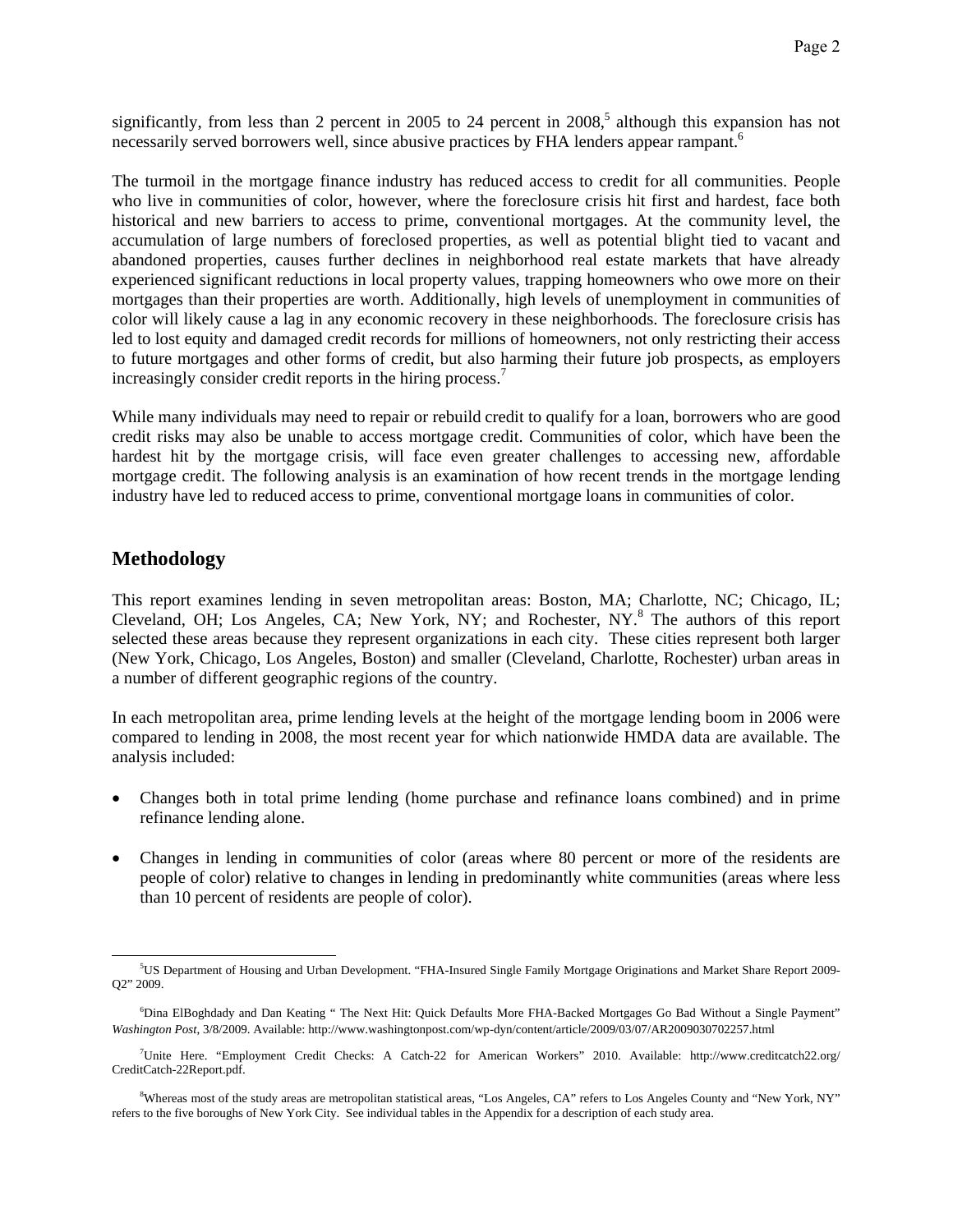• Changes in prime refinance loan originations by the top four bank holding companies in the nation: Bank of America, Citigroup, JPMorgan Chase and Wells Fargo.

The primary data source for this analysis is the Home Mortgage Disclosure Act Loan Application Register data (HMDA LAR data) as collected, processed, and released each year by the federal government. The report considers direct originations of prime, conventional, first-lien home purchase, or refinance mortgages on owner-occupied, one-to-four unit, site-built properties. "Prime" loans on a firstlien mortgage are those for which the APR is less than three percentage points above the interest rate on a U.S. Treasury security of comparable maturity. (See Appendix I for more information on the data and methodology.)

# **Findings**

<u>.</u>

# Decline in Prime Lending

**Prime mortgage lending declined between 2006 and 2008 in all seven metropolitan areas examined, but declines were much steeper in communities of color**. Conventional prime lending (for home purchase and refinance loans combined) declined dramatically, by an average of 37 percent, in each of the seven study cities between 2006 and 2008. <sup>9</sup> In each of the seven cities, however, the decline in lending was much more pronounced in communities of color than in predominantly white communities. As Chart I shows, there was a 60.3 percent decrease in prime loans made in communities of color compared to a 28.4 percent decline in predominantly white communities. The lending decline in neighborhoods of color was thus two times greater than it was in predominantly white neighborhoods.





<sup>&</sup>lt;sup>9</sup>For readability's sake, the report often refers to study areas as the "study cities."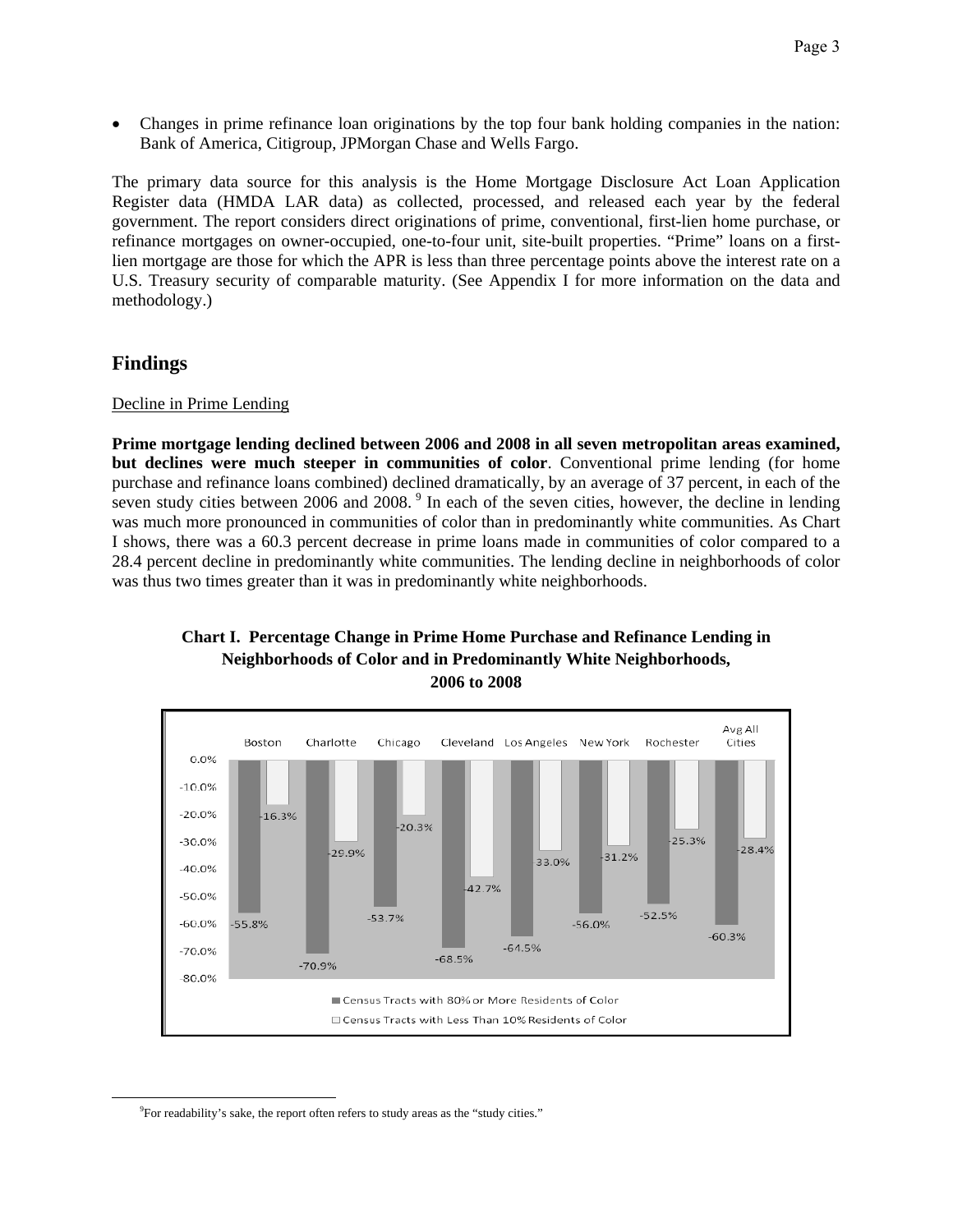As Chart I shows, in the cities examined:

- Neighborhoods of color in Charlotte, Cleveland, and Los Angeles experienced the largest declines in prime lending between 2006 and 2008, all over 64 percent.
- Boston had the greatest disparity across neighborhoods. The decline in prime lending in Boston's communities of color was 3.4 times greater than it was in predominantly white communities (55.8 percent compared to 16.3 percent).
- In four of the cities examined Boston, Charlotte, Chicago, and Rochester the decline in prime lending in neighborhoods of color was at least twice the decline in predominantly white neighborhoods.

# Changes in Refinance Lending

**Access to prime refinance lending in communities of color decreased substantially between 2006 and 2008**. Communities of color have been among those hardest hit by abusive lending and foreclosures. Families that already own homes in these neighborhoods need access to responsible refinance lending to take advantage of low interest rates and reduce monthly mortgage payments. The number of prime refinance loans in communities of color, however, decreased dramatically. Chart II shows that prime refinance lending decreased by 66.4 percent in neighborhoods of color – a decline 4.8 times larger than the decline in prime refinance lending in predominantly white communities.



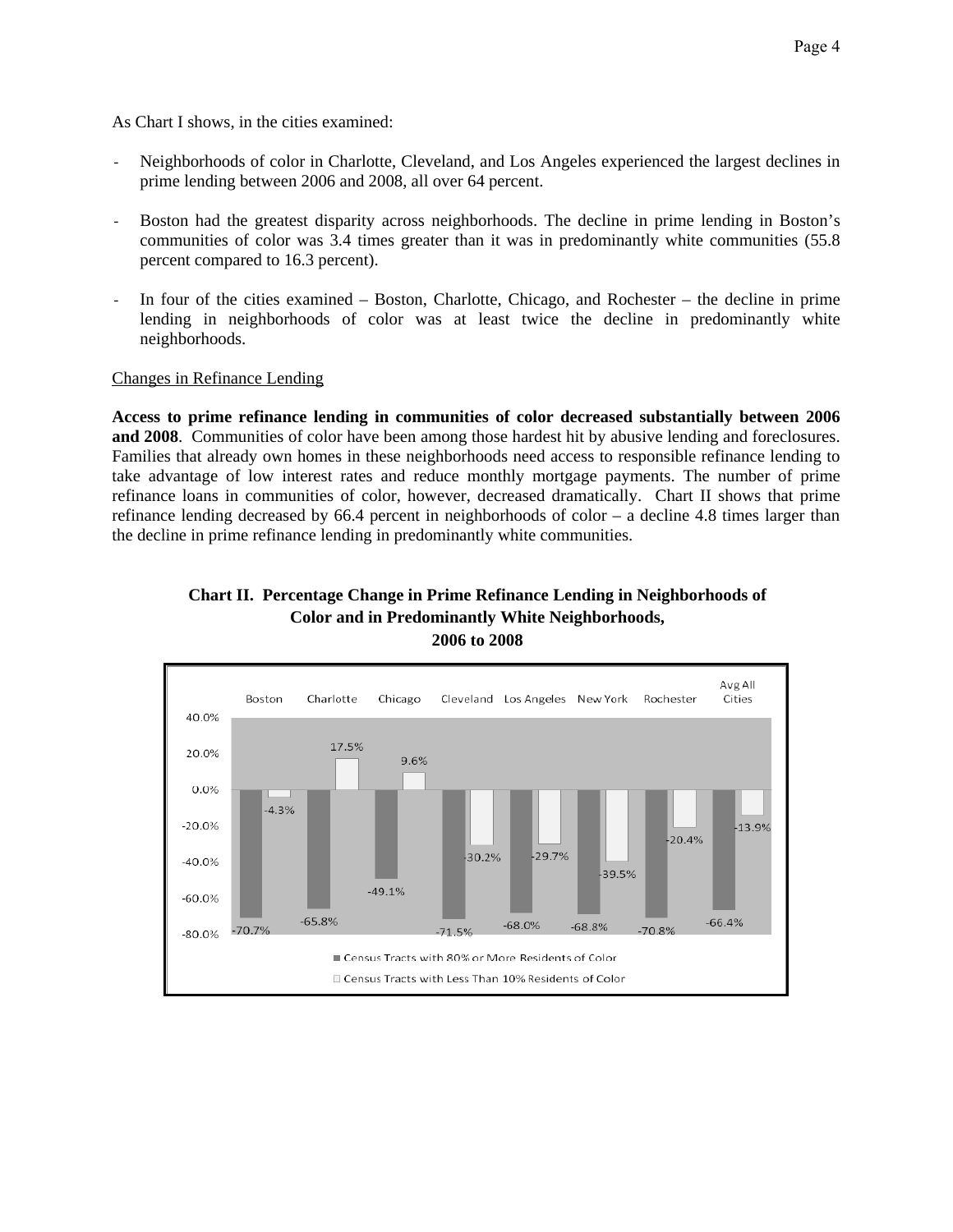As Chart II shows, in the cities examined:

- In all but one city, refinance lending in communities of color declined by more than 65 percent between 2006 and 2008.
- Communities of color in Charlotte experienced the most dramatic disparity in prime refinance lending. In Charlotte's neighborhoods of color lending declined by 65.8 percent, while it increased by 17.5 percent in predominantly white neighborhoods.
- Prime refinance lending also increased in the predominantly white communities in Chicago and Charlotte, and declined only slightly in Boston's predominantly white communities.

The share of prime refinance loans made in communities of color shrank dramatically between 2006 and 2008. As Chart III shows, majority white neighborhoods (areas with less than 50 percent residents of color) received larger proportions of prime refinance loans in both 2006 and 2008 than neighborhoods with 50 percent or more residents of color.





Additional findings show:

- The share of prime conventional refinance loans made in neighborhoods of color declined 35 percent between 2006 and 2008, whereas the share going to predominantly white communities increased by 11 percent over the same time period.
- In 2006, the share of refinance loans made in predominantly white communities was 2.4 times greater than in neighborhoods of color.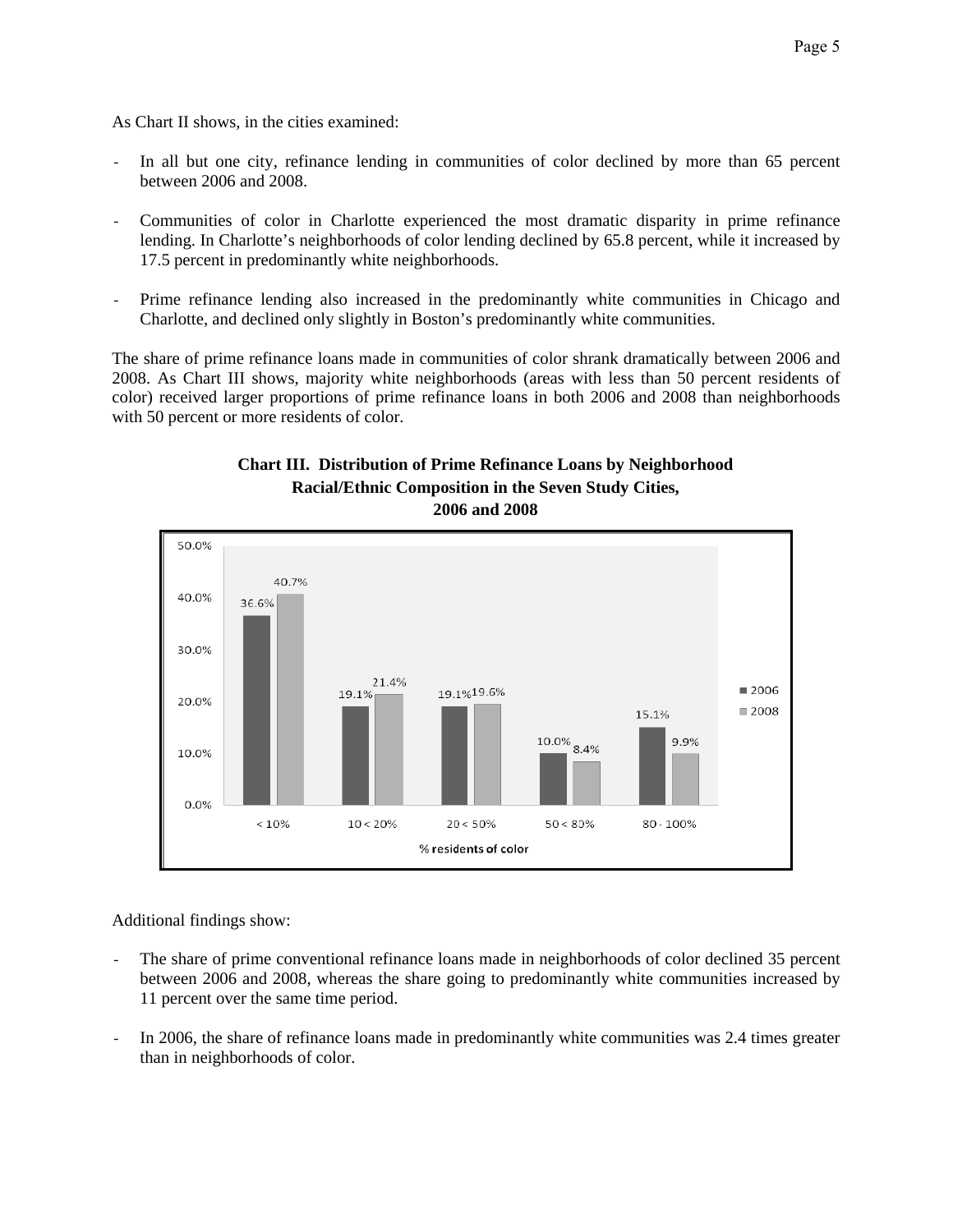By 2008, the share of refinance loans made in predominantly white communities was 4.1 times greater than in neighborhoods of color.

The share of prime refinance loans made in communities of color declined in all seven cities. Chart IV illustrates this decline. In four of the cities – Boston, Charlotte, Cleveland and Rochester – the decline was greater than 50 percent.





# **Prime Lending by the Top Four Bank Holding Companies**

This report examines the change in prime refinance mortgage lending by the nation's largest banks – Bank of America, Citigroup, JPMorgan Chase, and Wells Fargo – all of which are TARP recipients and were active mortgage lenders in the seven cities.<sup>10</sup> The recent consolidation of the banking industry highlights the need for large bank holding companies to make low-cost, affordable loans in communities of color. This leadership role is vital to both the financial well-being of communities and to the success of the banks, and was one of the justifications for these banks' receipt of TARP money.

# Comparing Changes in Refinance Lending

<u>.</u>

**The top four bank holding companies shifted their mortgage lending focus to predominantly white communities and away from communities of color.** Although the top four bank holding companies were able to maintain their levels of refinance lending between 2006 and 2008, Chart V suggests that they targeted predominantly white communities for new loans while making fewer loans in communities of color. On average, the top four bank holding companies increased prime refinance lending in predominantly white communities by 32 percent and decreased such lending by 33 percent in communities of color.

<sup>\</sup> See Appendix I for the methodology on how affiliates were chosen.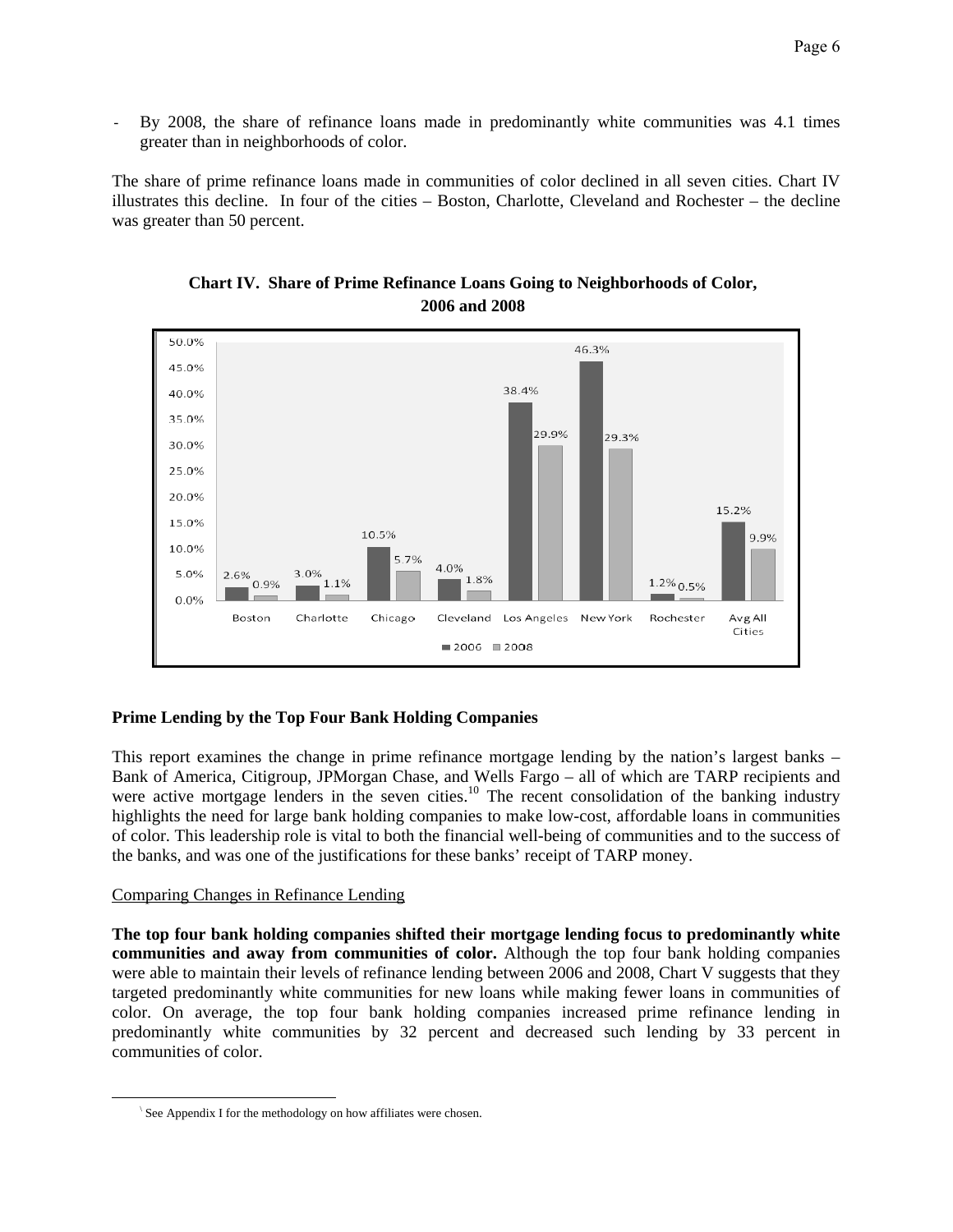Among the top four bank holding companies:

- All four increased their levels of prime refinance lending in predominantly white communities, while three reduced prime refinance lending in neighborhoods of color.
- Wells Fargo showed the largest decline in prime refinance lending in communities of color (68.7) percent).
- JPMorgan Chase showed the largest disparity between change in lending in predominantly white communities and in communities of color.
- Citigroup's prime refinance lending increased in both communities of color and predominantly white communities, but the increase was substantially smaller in communities of color.

# **Chart V. Percentage Change in Prime Refinance Lending by the Top Four Bank Holding Companies in Neighborhoods of Color and in Predominantly White Neighborhoods, 2006 to 2008**

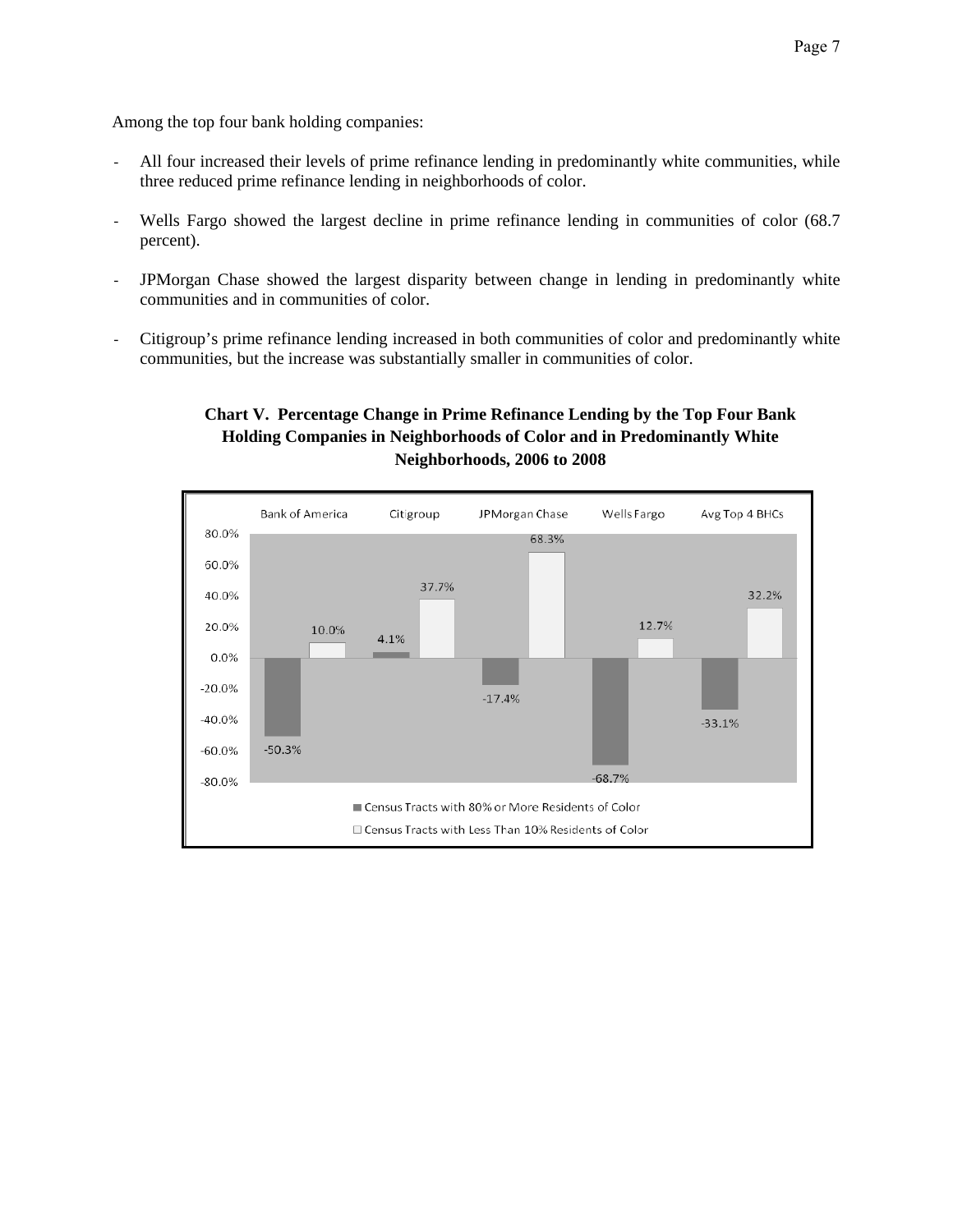# **Conclusion and Recommendations**

The findings set forth in this report suggest that redlining persists, as mainstream financial institutions continue disproportionately to deny credit to people living in communities of color. The explosion of unaffordable, destabilizing credit in more recent times and the ensuing foreclosure crisis have served to magnify existing obstacles to fair credit access for millions of homeowners who now find their credit ruined. Systemic change is needed to address the major discrepancies that pervade the prime, conventional mortgage market, and to ensure that families and communities can recover from the foreclosure crisis and have equal access going forward.

This report raises serious questions about how the economic crisis has affected access to prime mortgage credit in communities of color and underscores a need for the development and enforcement of effective and strong fair lending and public policy that ensures that all communities have access to affordable, high-quality mortgage credit. To address the key findings and related issues raised by this report, the authors recommend the following:

- **Create a strong, independent Consumer Financial Protection Agency (CFPA).** Consumers and communities need an independent federal agency whose sole mission is to protect the public from unfair, deceptive, and predatory financial products and services. Without meaningful regulation and oversight of industry practices, we can be assured of another financial crisis that wreaks havoc on consumers and their neighborhoods. The CFPA must include rule-making authority; broad enforcement powers; jurisdiction over all abusive financial products and practices (without any special interest exemptions); oversight of the CRA; and flexibility to allow states to enforce federal and state consumer protection and fair housing laws.
- **Expand the Community Reinvestment Act (CRA) to promote responsible lending and investment.** The CRA has been effective in encouraging banks to provide good loans, investments and services in low- and moderate-income communities, consistent with safety and soundness. Changes in the financial services landscape, however, have limited the CRA's scope and effectiveness. The CRA must be modernized to keep pace with industry practices by:
	- o Extending the CRA to mortgage companies, insurance companies, Wall Street investment houses, and credit unions.
	- o Extending banks' CRA assessment areas beyond brick and mortar branches to all areas in which financial institutions are profiting and conducting financial business.
	- o Explicitly considering the race and ethnicity of borrowers and neighborhoods, not just income, when determining whether institutions are meeting community credit needs under the CRA.
	- o Requiring that public input plays a meaningful role in decisions over mergers and other financial expansion activities.
- **Expand Home Mortgage Disclosure Act (HMDA) data to shed light on discriminatory practices.** Congress passed the HMDA to provide data to help identify discrimination in mortgage lending. Industry practices, however, have outpaced the data, and the HMDA should be modernized to include all fields necessary to achieve its stated goals. At a minimum, HMDA data should be expanded to include data relating to loan fees and APRs charged, loan-to-value ratios, debt-to-income ratios, credit scores, borrowers' primary languages, and age of borrowers. The data should also include information on risky loan features, such as reduced documentation and stated income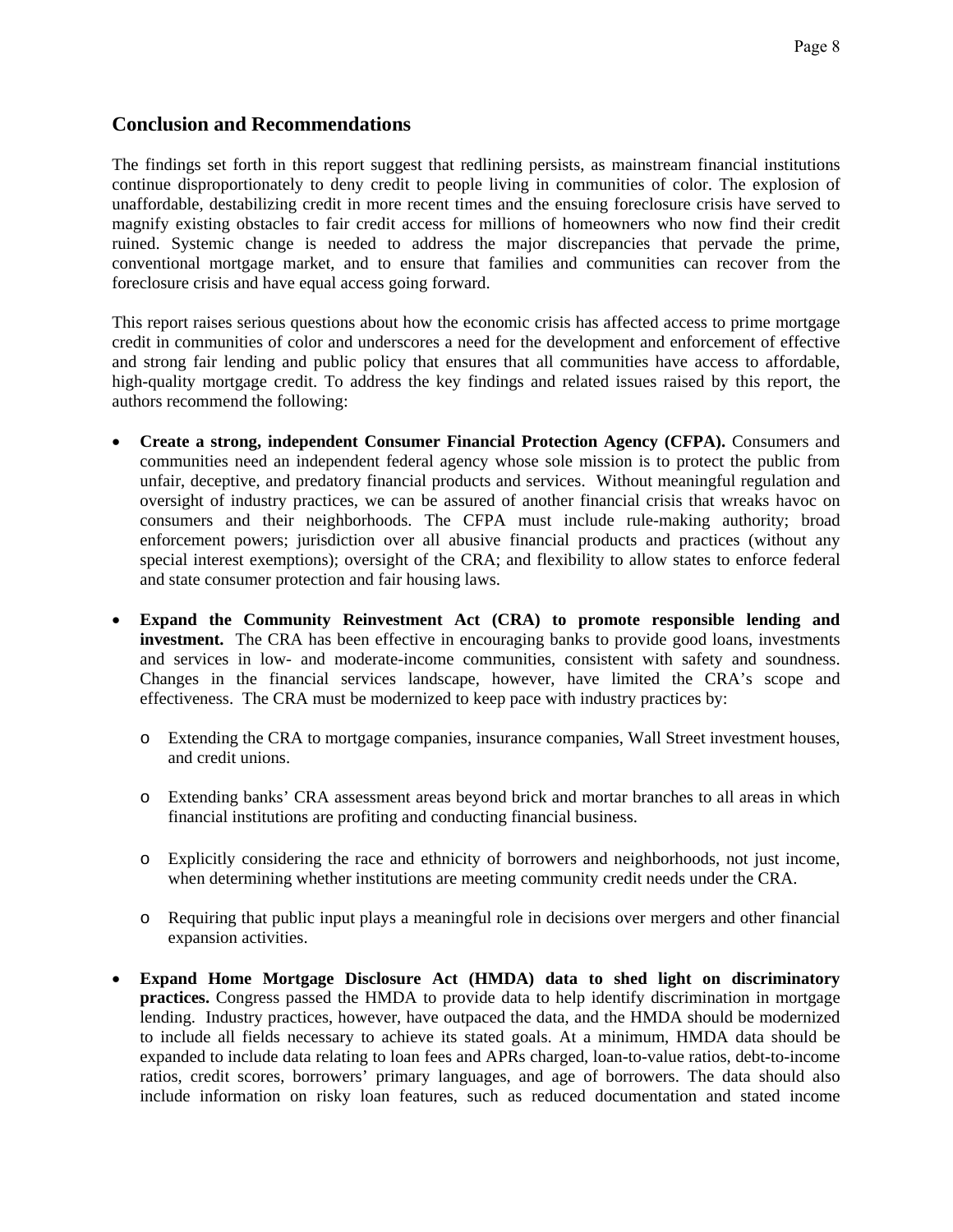underwriting, option ARM loans, prepayment penalties, and yield spread premiums. An expanded HMDA should also be connected to data on loan performance to better measure where loans are becoming delinquent, going into foreclosure, or receiving some type of loan modification.

- **Prioritize fair lending enforcement.** To ensure a level playing field, the Department of Justice (DOJ), banking regulators, and Treasury officials must vigorously investigate and enforce fair lending violations in lending and loan modification programs. Recent DOJ initiatives to investigate reverse redlining practices are positive, to be encouraged, and consistent with the authors' prior analyses. At the same time, enforcement agencies should also investigate more timely concerns relating to borrower challenges in accessing new loans and loan modifications so that historically redlined neighborhoods are not subjected to continued redlining practices.
- **Prevent foreclosures.** Congress should enact bankruptcy reform to allow bankruptcy judges to modify mortgages and reduce principal on homeowners' primary residences. Financial institutions must offer long-term, sustainable loan modifications with principal reduction on a broad scale to stop all preventable foreclosures.
- **Require banks to keep people in their homes and fund neighborhood revitalization.** The impact of years of abusive lending and foreclosures on communities of color has been severe. Financial institutions, whose practices triggered the foreclosure crisis, should now help rebuild neighborhoods by working to keep families in their homes, mitigating the harmful effects of foreclosure, and significantly increasing loans and investments in neighborhoods so that residents, small businesses and community institutions can thrive. Financial institutions must:
	- o Prevent vacancy, blight and community destabilization by allowing homeowners whose homes have gone into foreclosure, as well as tenants living in foreclosed properties, to stay in their homes.
		- Allow homeowners the option to repurchase their homes at fair market value after a longterm tenancy.
		- Tenants who have been paying rent in homes that have gone into foreclosure should be offered long-term leases, building off of the current policies of the government-sponsored enterprises Fannie Mae and Freddie Mac.
	- o Invest in hard-hit neighborhoods. Financial institutions that facilitated the current crisis in their roles as loan brokers, originators, funders, securitizers, trustees and servicers of abusive loans must now help rehabilitate neighborhoods hardest hit by foreclosure. Loans and investments are needed to help families rebuild credit histories, promote financial literacy, improve the housing stock, transfer foreclosed properties to local nonprofit groups and first-time homebuyers, finance quality affordable housing, infuse equity into community institutions that sustain neighborhoods, and spur small business development and job creation.
	- o Reverse a decline in access to credit by developing safe and sound, yet creative methods of underwriting new loans. Borrowers in neighborhoods that have been targeted by predatory lending should not be denied credit for failing to satisfy traditional underwriting criteria or because they are deemed to live in "declining markets," provided that they can demonstrate a clear ability to repay a new loan. Sound, affordable loans are needed to help borrowers improve their homes, start new businesses, finance children's education, and build or rebuild wealth.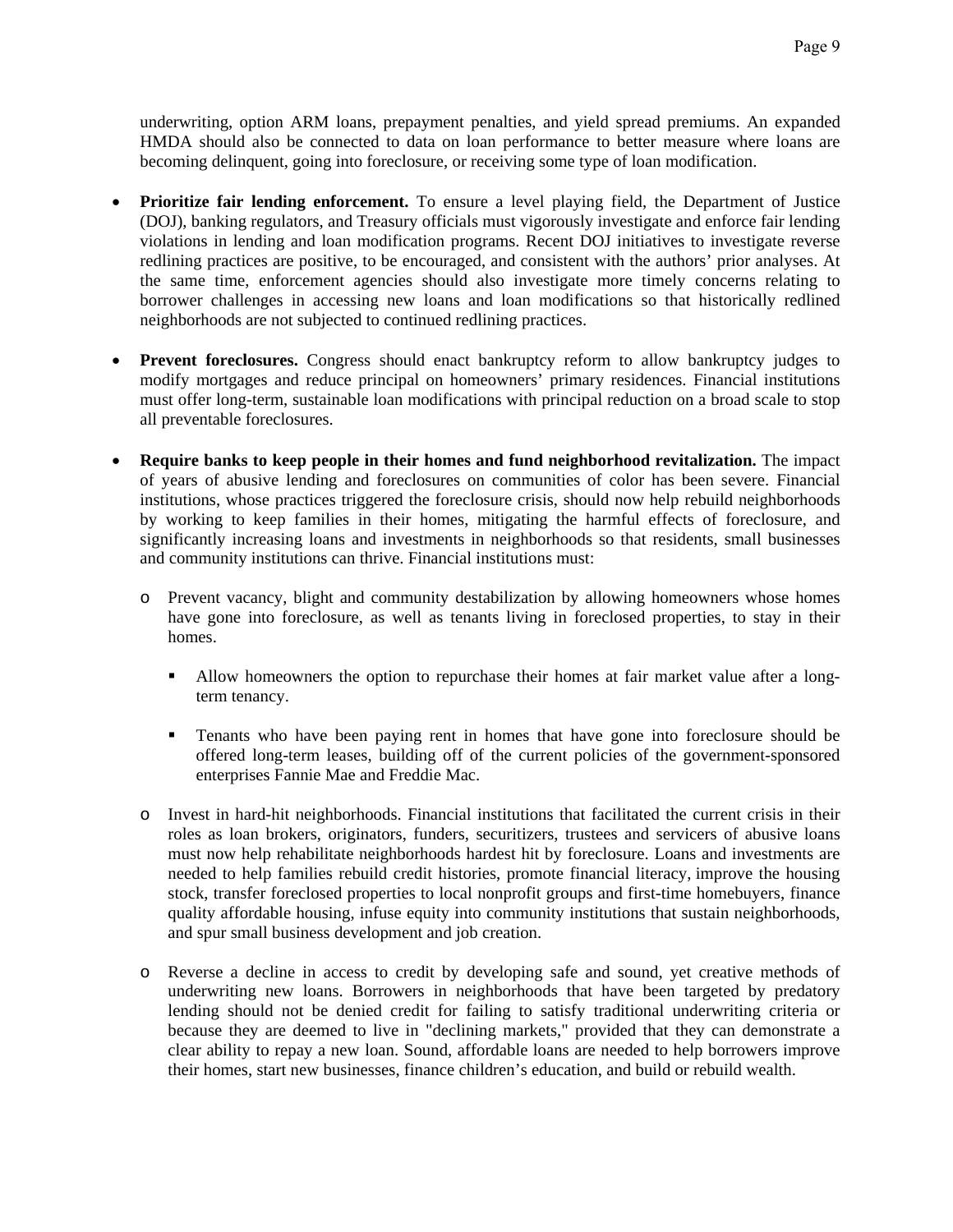# **Appendix I: Notes on Data and Definitions**

HMDA Data: The primary data source for this report is the Home Mortgage Disclosure Act Loan Application Register data (HMDA data), as collected, processed, and released each year by the federal government. (For more information, visit: www.ffiec.gov/hmda). Among the HMDA data provided for each loan are: the identity of the lending institution; whether the loan is government-backed (by the VA or FHA) or "conventional" (not government-backed); whether or not the home is owner-occupied; whether the home is a site-built home or a manufactured home; the census tract, county, and metropolitan area in which the property is located; the race and ethnicity of the borrower; the purpose of the loan (home-purchase, refinancing of existing mortgage, or home improvement); the lien status of the loan (first lien or junior lien); and pricing information for loans with annual percentage rates above threshold levels (see below). The FFIEC makes raw HMDA Loan Application Register data available on CD-ROM; the data may also be downloaded from www.ffiec.gov.

Loans Included: This report examines only a particular portion of all loans included in HMDA data – those that are: 1) for a home purchase or refinance; 2) prime (rather than higher cost as in the previous reports); 3) conventional (rather than government-backed); 4) first-lien; 5) for a home that will be occupied by the borrower; and 6) for a site-built one- to four-family home. "Prime" first-lien mortgages are those for which the APR is less than three percentage points above the interest rate on a U.S. Treasury security of comparable maturity.

Neighborhood Composition: HMDA data makes it possible to classify loans by neighborhoods along racial/ethnic and income categories. For this report, census tracts are divided into those where people of color comprise 80-100 percent; 50-79 percent; 20-49 percent; 10-19 percent; or less than 10 percent of the total number of residents in the tract. In this report, census tracts where people of color comprise 80-100 percent of the residents are called "communities of color" or "neighborhoods of color," and census tracts where people of color comprise less than 10 percent of the residents are called "predominantly white" neighborhoods, communities or areas.

Selection of Top Four Bank Holding Company Lending Affiliates in 2006 and 2008: This report analyzes the mortgage lending of the top four bank holding companies (BHCs) and their lending affiliates. To determine the affiliates of these companies, we used the HMDA Lender File created by Robert Avery of the Board of Governors of the Federal Reserve System for the Federal Reserve's 2008 and 2006 HMDA reports, as well as the file in the annual HMDA data listing all of the reporting institutions. We first determined all of the affiliates of each BHC for 2008, and included affiliates of recently acquired institutions—Wachovia acquired by Wells Fargo and Countrywide and Merrill Lynch acquired by Bank of America. (JPMorgan Chase did not report the mortgage lending of its recent acquisition, Washington Mutual.) We then examined the 2006 HMDA reporters and included all of the affiliates using a variable in the Federal Reserve HMDA Lender File that categorizes lenders into their larger organizations (ORG06). We also included the recent acquisitions of these BHCs, even though they did not own them in 2006, to see how lending for the organization as whole changed between 2006 and 2008.

Cities: Metropolitan areas can be, and are, defined in many different ways for many different purposes. Each of the seven groups that participated in preparing this report defined its own metropolitan area in the way that it has found to be most useful for its own work. The notes to the individual metropolitan area tables in Appendix II provide information on the precise definitions of each city or metropolitan area included in this report.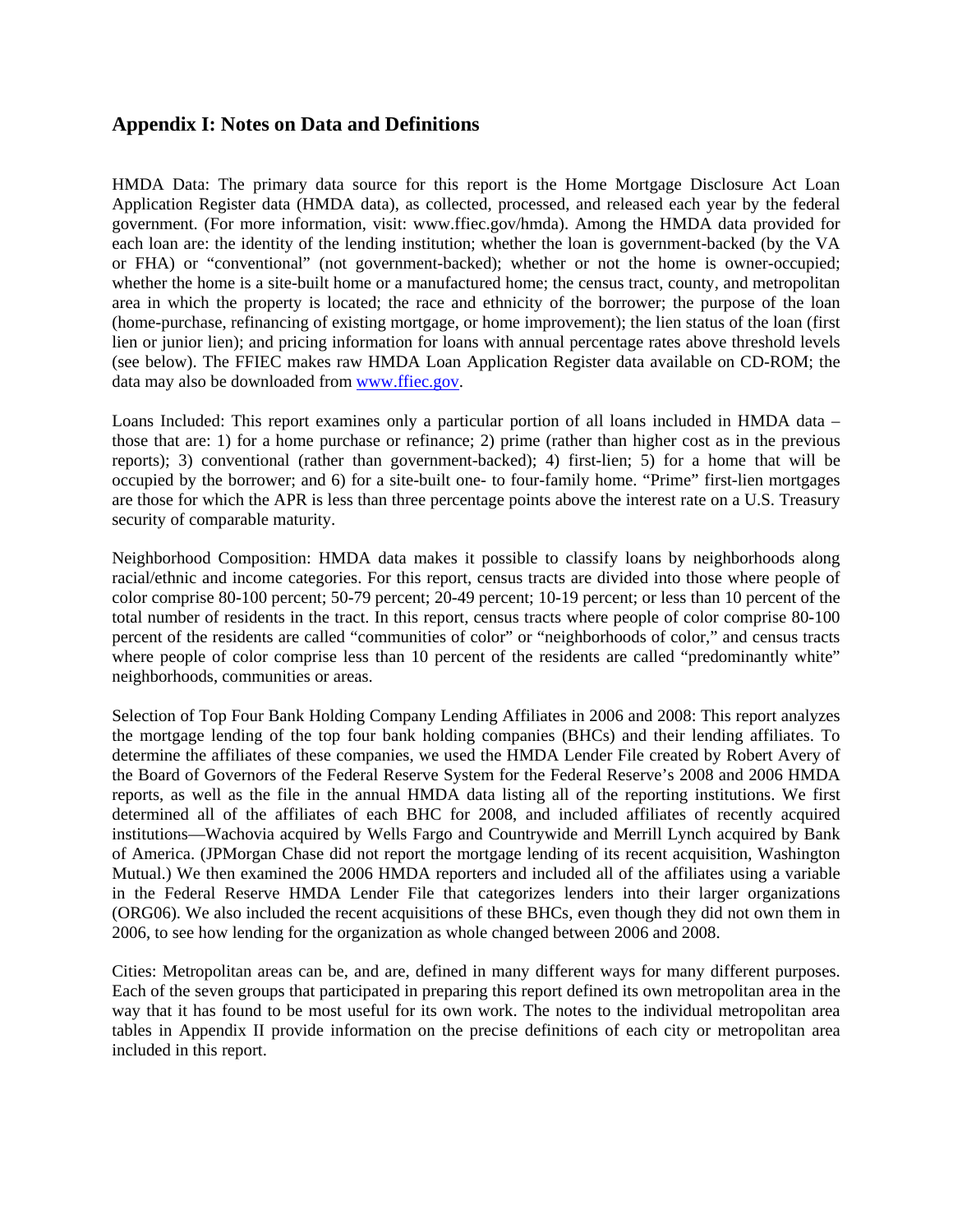# **Appendix II**

#### **Boston - All Lenders**

#### **Table 1) Change in loan origination volume for conventional, prime first lien loans on 1-4 family owner-occupied site built units, 2006 and 2008**

|                      |        | Home Purchase |              |        | Refinance |              |
|----------------------|--------|---------------|--------------|--------|-----------|--------------|
| <b>Census Tract</b>  |        |               | Change       |        |           | Change       |
| % Residents of Color | 2006   | 2008          | 2006 to 2008 | 2006   | 2008      | 2006 to 2008 |
| Less Than 10%        | 21.072 | 14.280        | $-32.2%$     | 27,704 | 26.526    | $-4.3%$      |
| 10% - 19.9%          | 9,073  | 6,360         | $-29.9%$     | 9.492  | 8,698     | $-8.4%$      |
| 20% - 49.9%          | 6.991  | 4.701         | $-32.8%$     | 7.277  | 4.844     | $-33.4%$     |
| 50% - 79.9%          | 1,816  | 1,328         | $-26.9%$     | 2,255  | 1,038     | $-54.0%$     |
| 80% or greater       | 572    | 442           | $-22.7%$     | 1.267  | 371       | $-70.7%$     |
| Total                | 39.524 | 27.111        | $-31.4%$     | 47.995 | 41.477    | $-13.6%$     |

#### **Table 2) Change in market composition for conventional, prime first lien loans on 1-4 family owner-occupied site built units, 2006 and 2008**

| <b>Census Tract</b>  | Home Purchase |       | Refinance |       |
|----------------------|---------------|-------|-----------|-------|
| % Residents of Color | 2006          | 2008  | 2006      | 2008  |
| Less Than 10%        | 53.3%         | 52.7% | 57.7%     | 64.0% |
| 10% - 19.9%          | 23.0%         | 23.5% | 19.8%     | 21.0% |
| 20% - 49.9%          | 17.7%         | 17.3% | 15.2%     | 11.7% |
| 50% - 79.9%          | 4.6%          | 4.9%  | 4.7%      | 2.5%  |
| 80% or greater       | 1.4%          | 1.6%  | 2.6%      | 0.9%  |
| Total                | 100%          | 100%  | 100%      | 100%  |

**Note:** there were only 10 loans in 2006 and 14 loans in 2008 for which no info on % Minority thus, "NA" row is omitted from these two tables.

**Note:** "Boston" is the Boston metropolitan area as defined by the federal government in 2003. This area consists of Essex, Middlesex, Norfolk, Plymouth, and Suffolk Counties.

#### **Charlotte - All Lenders**

#### **Table 1) Change in loan origination volume for conventional, prime first lien loans on 1-4 family owner-occupied site built units, 2006 and 2008**

|                      |        | Home Purchase |              |        | Refinance |              |
|----------------------|--------|---------------|--------------|--------|-----------|--------------|
| Census Tract         |        |               | Change       |        |           | Change       |
| % Residents of Color | 2006   | 2008          | 2006 to 2008 | 2006   | 2008      | 2006 to 2008 |
| Less Than 10%        | 9.429  | 4,167         | $-55.8%$     | 5,165  | 6,067     | 17.5%        |
| 10% - 19.9%          | 14.514 | 5,719         | $-60.6%$     | 6,830  | 7.254     | 6.2%         |
| 20% - 49.9%          | 10,692 | 3,487         | $-67.4%$     | 5,085  | 3,863     | $-24.0%$     |
| 50% - 79.9%          | 2,675  | 861           | $-67.8%$     | 1,627  | 843       | $-48.2%$     |
| 80% or greater       | 793    | 201           | $-74.7%$     | 576    | 197       | $-65.8%$     |
| <b>NA</b>            |        |               | n/a          | -      |           | $0.0\%$      |
| Total                | 38,103 | 14,436        | $-62.1%$     | 19,283 | 18.224    | $-5.5%$      |

#### **Table 2) Change in market composition for conventional, prime first lien loans on 1-4 family owner-occupied site built units, 2006 and 2008**

| <b>Census Tract</b>  | Home Purchase |       | Refinance |         |
|----------------------|---------------|-------|-----------|---------|
| % Residents of Color | 2006          | 2008  | 2006      | 2008    |
| Less Than 10%        | 24.7%         | 28.9% | 26.8%     | 33.3%   |
| 10% - 19.9%          | 38.1%         | 39.6% | 35.4%     | 39.8%   |
| 20% - 49.9%          | 28.1%         | 24.2% | 26.4%     | 21.2%   |
| 50% - 79.9%          | 7.0%          | 6.0%  | 8.4%      | 4.6%    |
| 80% or greater       | 2.1%          | 1.4%  | 3.0%      | 1.1%    |
| <b>NA</b>            | $0.0\%$       | 0.0%  | 0.0%      | $0.0\%$ |
| Total                | 100.0%        | 100%  | 100%      | 100.0%  |

**Note:** "Charlotte" is the Charlotte-Gastonia-Concord N.C.-S.C. Metropolitan Statistical Area as defined by the federal government in 2003. This area consists of five counties in N.C. (Anson, Cabarrus, Gaston, Mecklenburg, & Union plus York County in S.C.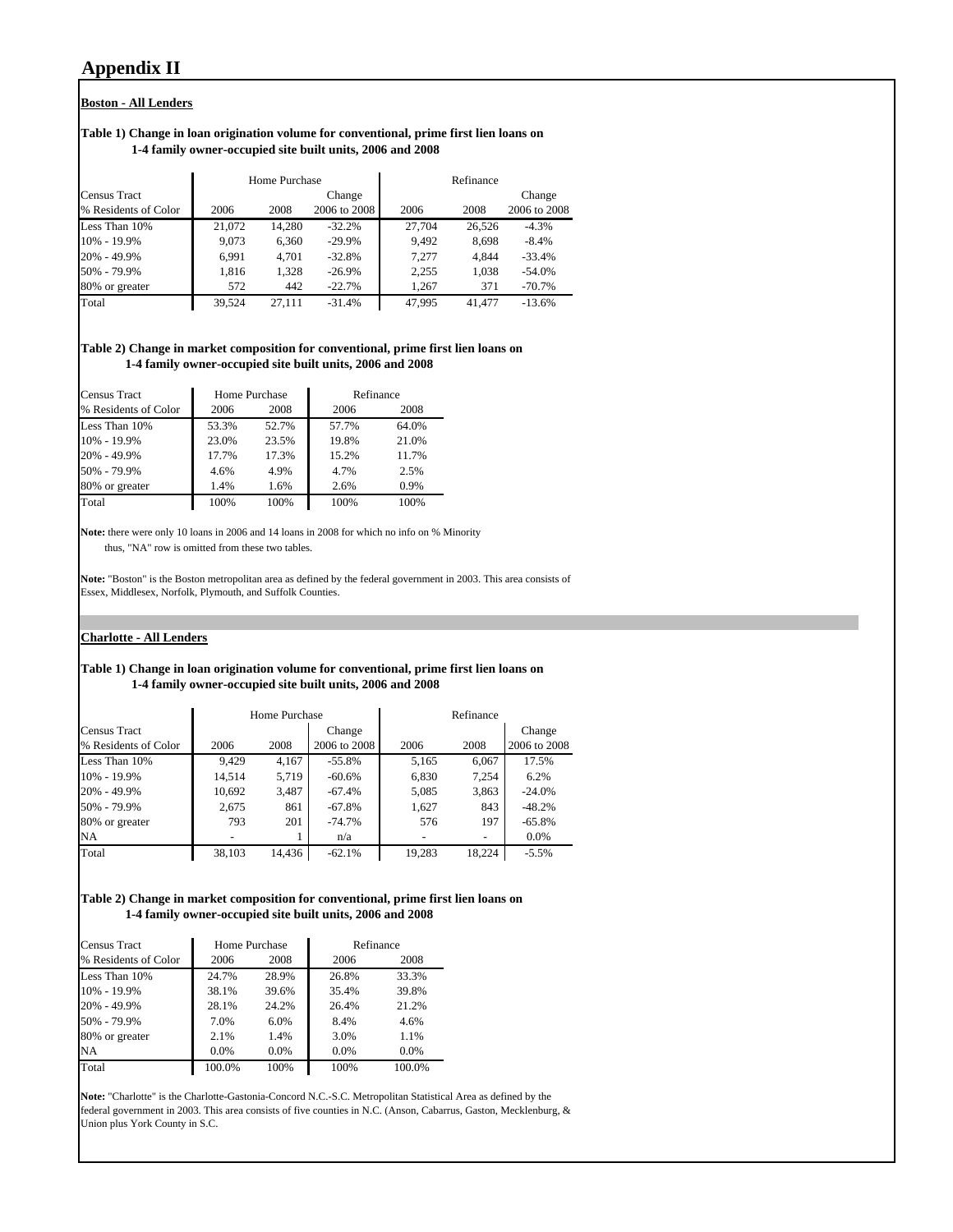#### **Chicago - All Lenders**

#### **Table 1) Change in loan origination volume for conventional, prime first lien loans on 1-4 family owner-occupied site built units, 2006 and 2008**

|                      |        | Home Purchase |              |         | Refinance |              |
|----------------------|--------|---------------|--------------|---------|-----------|--------------|
| <b>Census Tract</b>  |        |               | Change       |         |           | Change       |
| % Residents of Color | 2006   | 2008          | 2006 to 2008 | 2006    | 2008      | 2006 to 2008 |
| Less Than 10%        | 23,079 | 11,142        | $-51.7%$     | 24.234  | 26,553    | 9.6%         |
| 10% - 19.9%          | 25,865 | 11,698        | $-54.8%$     | 26,567  | 27,796    | 4.6%         |
| 20% - 49.9%          | 29,189 | 12.892        | $-55.8%$     | 29,706  | 27,843    | $-6.3%$      |
| 50% - 79.9%          | 12,009 | 5,731         | $-52.3%$     | 12,562  | 10,034    | $-20.1%$     |
| 80% or greater       | 7,205  | 2,831         | $-60.7\%$    | 10,879  | 5,542     | $-49.1%$     |
| <b>NA</b>            |        |               | 0.0%         |         |           | $0.0\%$      |
| Total                | 97,348 | 44.295        | $-54.5%$     | 103.949 | 97.769    | $-5.9%$      |

#### **Table 2) Change in market composition for conventional, prime first lien loans on 1-4 family owner-occupied site built units, 2006 and 2008**

| Census Tract         |        | Home Purchase |       | Refinance |
|----------------------|--------|---------------|-------|-----------|
| % Residents of Color | 2006   | 2008          | 2006  | 2008      |
| Less Than 10%        | 23.7%  | 25.2%         | 23.3% | 27.2%     |
| 10% - 19.9%          | 26.6%  | 26.4%         | 25.6% | 28.4%     |
| 20% - 49.9%          | 30.0%  | 29.1%         | 28.6% | 28.5%     |
| 50% - 79.9%          | 12.3%  | 12.9%         | 12.1% | 10.3%     |
| 80% or greater       | 7.4%   | 6.4%          | 10.5% | 5.7%      |
| Total                | 100.0% | 100.0%        | 100%  | 100%      |

**Note:** "Chicago" consistes of Cook, DuPage, Lake, Kane, McHenry, and Will Counties

## **Cleveland - All Lenders**

#### **Table 1) Change in loan origination volume for conventional, prime first lien loans on 1-4 family owner-occupied site built units, 2006 and 2008**

|                      |       | Home Purchase |              |       | Refinance |              |
|----------------------|-------|---------------|--------------|-------|-----------|--------------|
| Census Tract         |       |               | Change       |       |           | Change       |
| % Residents of Color | 2006  | 2008          | 2006 to 2008 | 2006  | 2008      | 2006 to 2008 |
| Less Than 10%        | 13959 | 6698          | $-52.0%$     | 10349 | 7220      | $-30.2%$     |
| 10% - 19.9%          | 2673  | 1268          | $-52.6%$     | 1882  | 1183      | $-37.1%$     |
| 20% - 49.9%          | 1581  | 718           | $-54.6%$     | 1238  | 612       | $-50.6%$     |
| 50% - 79.9%          | 609   | 261           | $-57.1%$     | 598   | 230       | $-61.5%$     |
| 80% or greater       | 402   | 144           | $-64.2%$     | 592   | 169       | $-71.5%$     |
| NA                   | 2     |               | n/a          | 3     |           | 0.0%         |
| Total                | 19226 | 9091          | $-52.7%$     | 14662 | 9415      | $-35.8%$     |

#### **Table 2) Change in market composition for conventional, prime first lien loans on 1-4 family owner-occupied site built units, 2006 and 2008**

| <b>Census Tract</b>  | Home Purchase |       | Refinance |        |
|----------------------|---------------|-------|-----------|--------|
| % Residents of Color | 2006          | 2008  | 2006      | 2008   |
| Less Than 10%        | 72.6%         | 73.7% | 70.6%     | 76.7%  |
| 10% - 19.9%          | 13.9%         | 13.9% | 12.8%     | 12.6%  |
| 20% - 49.9%          | 8.2%          | 7.9%  | 8.4%      | 6.5%   |
| 50% - 79.9%          | 3.2%          | 2.9%  | 4.1%      | 2.4%   |
| 80% or greater       | 2.1%          | 1.6%  | 4.0%      | 1.8%   |
| NA                   | 0.0%          | 0.0%  | 0.0%      | 0.0%   |
| Total                | 100.0%        | 100%  | 100%      | 100.0% |

**Note:** "Cleveland" is the Cleveland Metropolitan Statistical Area, which consists of five counties: Cuyahoga, Geauga, Lake, Loraine, and Medina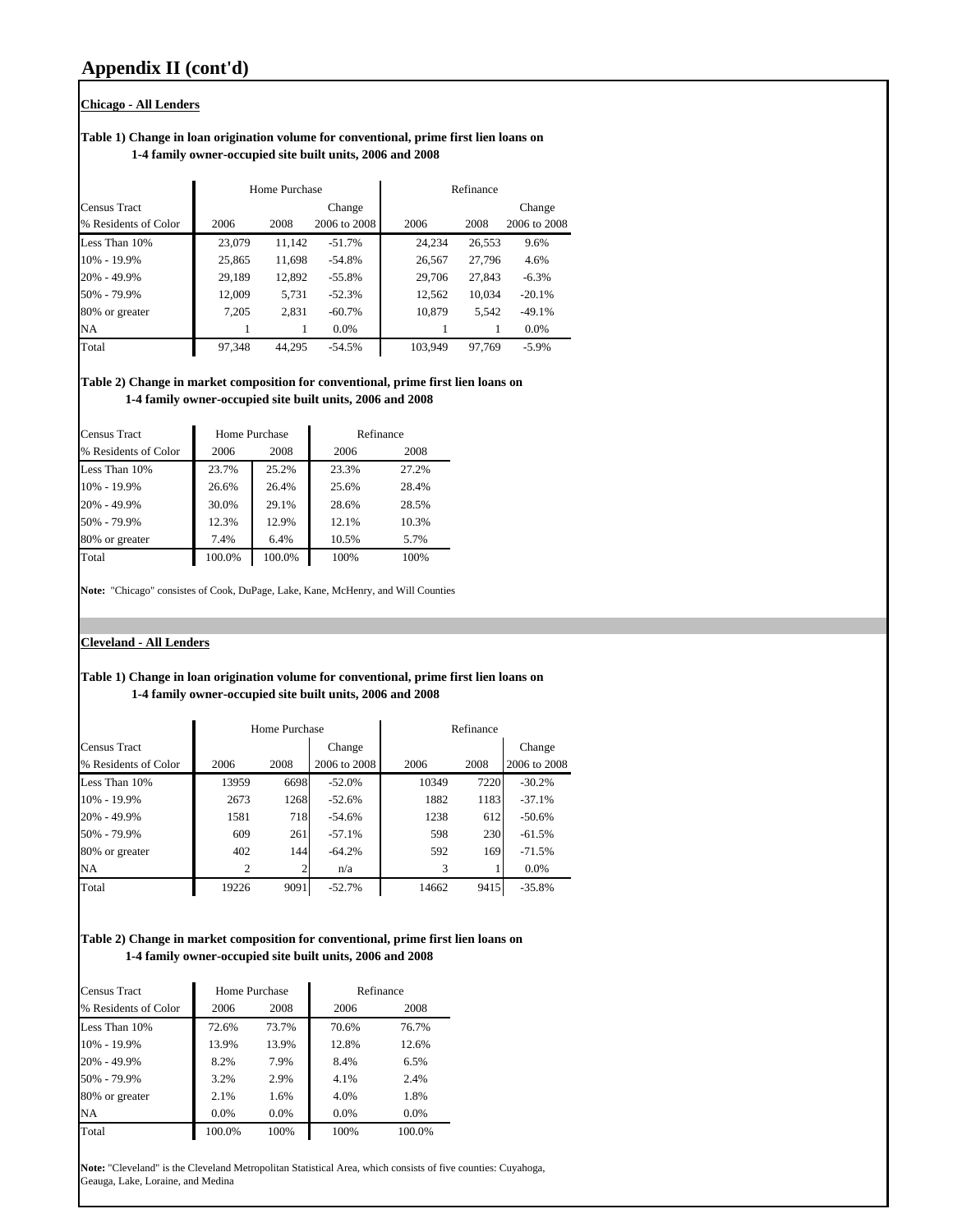#### **Los Angeles - All Lenders**

#### **Table 1) Change in loan origination volume for conventional, prime first lien loans on 1-4 family owner-occupied site built units, 2006 and 2008**

|                      |        | Home Purchase |              |         | Refinance |              |
|----------------------|--------|---------------|--------------|---------|-----------|--------------|
| <b>Census Tract</b>  |        |               | Change       |         |           | Change       |
| % Residents of Color | 2006   | 2008          | 2006 to 2008 | 2006    | 2008      | 2006 to 2008 |
| Less Than 10%        | 261    | 161           | $-38.3%$     | 414     | 291       | $-29.7%$     |
| 10% - 19.9%          | 6,281  | 3.342         | $-46.8%$     | 10,196  | 6.106     | $-40.1%$     |
| 20% - 49.9%          | 22,357 | 12.275        | $-45.1%$     | 37,652  | 18,876    | $-49.9%$     |
| 50% - 79.9%          | 15,784 | 8.706         | $-44.8%$     | 35,716  | 13,960    | $-60.9\%$    |
| 80% or greater       | 14,897 | 7.117         | $-52.2%$     | 52,351  | 16,748    | $-68.0\%$    |
| <b>NA</b>            | 80     | 134           | 67.5%        | 158     | 53        | $-66.5\%$    |
| Total                | 59,660 | 31,735        | $-46.8%$     | 136.487 | 56,034    | $-58.9%$     |

**Table 2) Change in market composition for conventional, prime first lien loans on 1-4 family owner-occupied site built units, 2006 and 2008**

| <b>Census Tract</b>  |        | Home Purchase |       | Refinance |
|----------------------|--------|---------------|-------|-----------|
| % Residents of Color | 2006   | 2008          | 2006  | 2008      |
| Less Than 10%        | 0.4%   | 0.5%          | 0.3%  | 0.5%      |
| 10% - 19.9%          | 10.5%  | 10.5%         | 7.5%  | 10.9%     |
| 20% - 49.9%          | 37.5%  | 38.7%         | 27.6% | 33.7%     |
| 50% - 79.9%          | 26.5%  | 27.4%         | 26.2% | 24.9%     |
| 80% or greater       | 25.0%  | 22.4%         | 38.4% | 29.9%     |
| <b>NA</b>            | 0.1%   | 0.4%          | 0.1%  | 0.1%      |
| Total                | 100.0% | 100.0%        | 100%  | 100%      |

**Note:** "Los Angeles" is defined as the metro area consisting of Los Angeles County

#### **New York - All Lenders**

#### **Table 1) Change in loan origination volume for conventional, prime first lien loans on 1-4 family owner-occupied site built units, 2006 and 2008**

|                      |        | Home Purchase |              |        | Refinance |              |
|----------------------|--------|---------------|--------------|--------|-----------|--------------|
| <b>Census Tract</b>  |        |               | Change       |        |           | Change       |
| % Residents of Color | 2006   | 2008          | 2006 to 2008 | 2006   | 2008      | 2006 to 2008 |
| Less Than 10%        | 2,255  | 1.717         | $-23.9%$     | 2,001  | 1.211     | $-39.5%$     |
| 10% - 19.9%          | 6,611  | 4.726         | $-28.5%$     | 3,548  | 2.748     | $-22.5%$     |
| 20% - 49.9%          | 14,677 | 11,925        | $-18.8%$     | 6,885  | 4,726     | $-31.4%$     |
| 50% - 79.9%          | 6.579  | 4.686         | $-28.8%$     | 3,990  | 1.986     | $-50.2%$     |
| 80% or greater       | 11.977 | 7,081         | $-40.9\%$    | 14,178 | 4,430     | $-68.8%$     |
| <b>NA</b>            |        |               | 66.7%        |        |           | 0.0%         |
| Total                | 42.102 | 30.140        | $-28.4%$     | 30.604 | 15.101    | $-50.7\%$    |

#### **Table 2) Change in market composition for conventional, prime first lien loans on 1-4 family owner-occupied site built units, 2006 and 2008**

| <b>Census Tract</b>  |        | Home Purchase | Refinance |        |  |
|----------------------|--------|---------------|-----------|--------|--|
| % Residents of Color | 2006   | 2008          | 2006      | 2008   |  |
| Less Than 10%        | 5.4%   | 5.7%          | 6.5%      | 8.0%   |  |
| 10% - 19.9%          | 15.7%  | 15.7%         | 11.6%     | 18.2%  |  |
| 20% - 49.9%          | 34.9%  | 39.6%         | 22.5%     | 31.3%  |  |
| 50% - 79.9%          | 15.6%  | 15.5%         | 13.0%     | 13.2%  |  |
| 80% or greater       | 28.4%  | 23.5%         | 46.3%     | 29.3%  |  |
| NA                   | 0.0%   | 0.0%          | 0.0%      | 0.0%   |  |
| Total                | 100.0% | 100%          | 100%      | 100.0% |  |

Note: "New York City" consists of the following counties: Bronx, Kings (Brooklyn), New York (Manhattan), Queens and Richmond (Staten Island).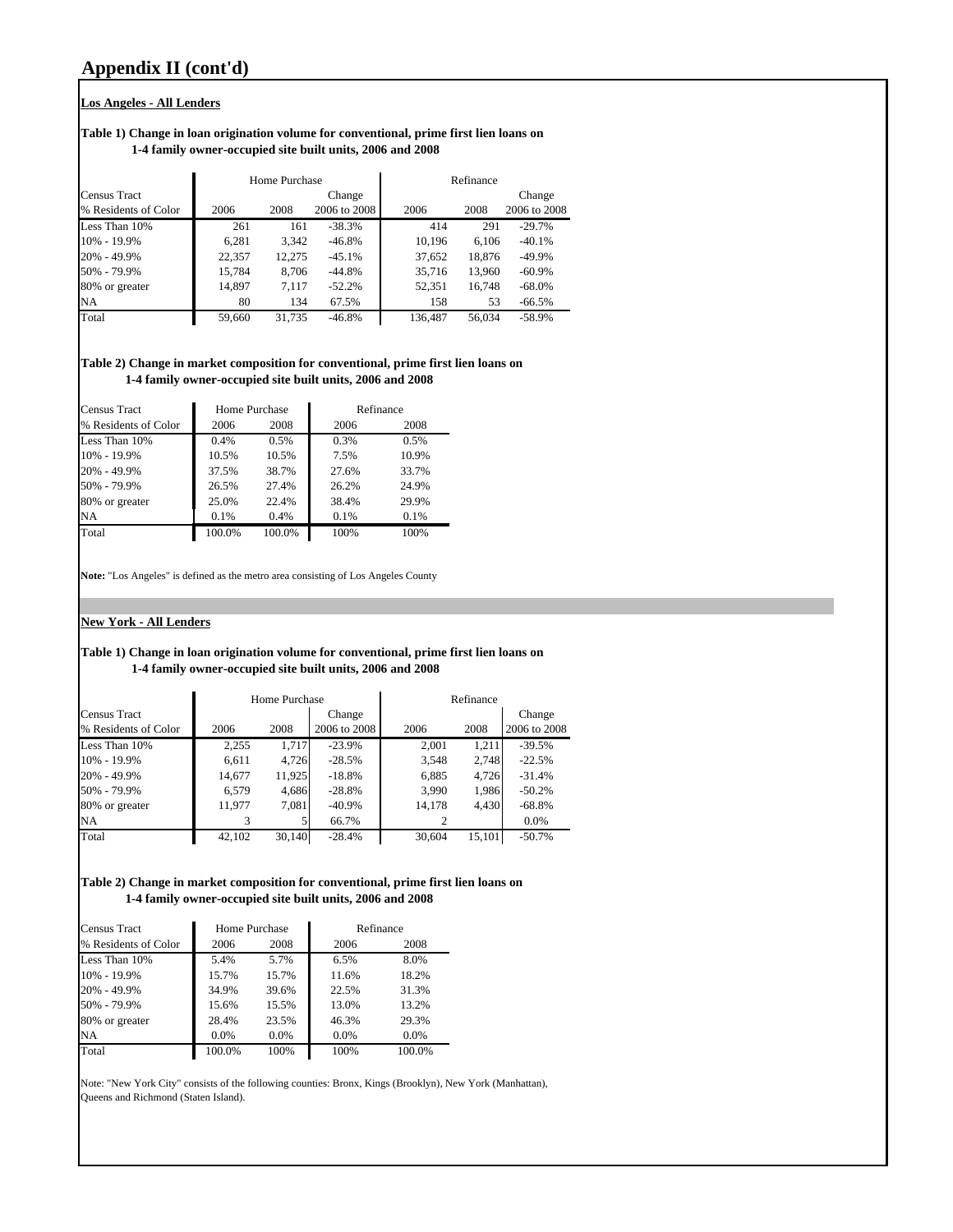#### **Rochester - All Lenders**

#### **Table 1) Change in loan origination volume for conventional, prime first lien loans on 1-4 family owner-occupied site built units, 2006 and 2008**

|                      |          | Home Purchase |              | Refinance |          |              |  |  |  |
|----------------------|----------|---------------|--------------|-----------|----------|--------------|--|--|--|
| Census Tract         |          |               | Change       |           |          | Change       |  |  |  |
| % Residents of Color | 2006     | 2008          | 2006 to 2008 | 2006      | 2008     | 2006 to 2008 |  |  |  |
| Less Than 10%        | 5453     | 3937          | $-27.8%$     | 2820      | 2244     | $-20.4%$     |  |  |  |
| 10% - 19.9%          | 1845     | 1336          | $-27.6%$     | 829       | 575      | $-30.6%$     |  |  |  |
| 20% - 49.9%          | 502      | 347           | $-30.9\%$    | 194       | 121      | $-37.6%$     |  |  |  |
| 50% - 79.9%          | 220      | 152           | $-30.9\%$    | 69        | 35       | $-49.3%$     |  |  |  |
| 80% or greater       | 53       | 34            | $-35.8%$     | 48        | 14       | $-70.8%$     |  |  |  |
| NA                   | $\Omega$ | $\Omega$      | n/a          | 0         | $\Omega$ | n/a          |  |  |  |
| Total                | 8073     | 5806          | $-28.1%$     | 3960      | 2989     | $-24.5%$     |  |  |  |

**Table 2) Change in market composition for conventional, prime first lien loans on 1-4 family owner-occupied site built units, 2006 and 2008**

| <b>Census Tract</b>  |        | Home Purchase | Refinance |       |  |  |  |
|----------------------|--------|---------------|-----------|-------|--|--|--|
| % Residents of Color | 2006   | 2008          | 2006      | 2008  |  |  |  |
| Less Than 10%        | 67.5%  | 67.8%         | 71.2%     | 75.1% |  |  |  |
| 10% - 19.9%          | 22.9%  | 23.0%         | 20.9%     | 19.2% |  |  |  |
| 20% - 49.9%          | 6.2%   | 6.0%          | 4.9%      | 4.0%  |  |  |  |
| 50% - 79.9%          | 2.7%   | 2.6%          | 1.7%      | 1.2%  |  |  |  |
| 80% or greater       | 0.7%   | 0.6%          | 1.2%      | 0.5%  |  |  |  |
| <b>NA</b>            | 0.0%   | 0.0%          | 0.0%      | 0.0%  |  |  |  |
| Total                | 100.0% | 100.0%        | 100%      | 100%  |  |  |  |

**Note:** "Rochester" is the Rochester NY Metropolitan Statistical Area as defined by the federal government in 2003. The area consists of five counties: Livingston, Monroe, Ontario, Orleans and Wayne.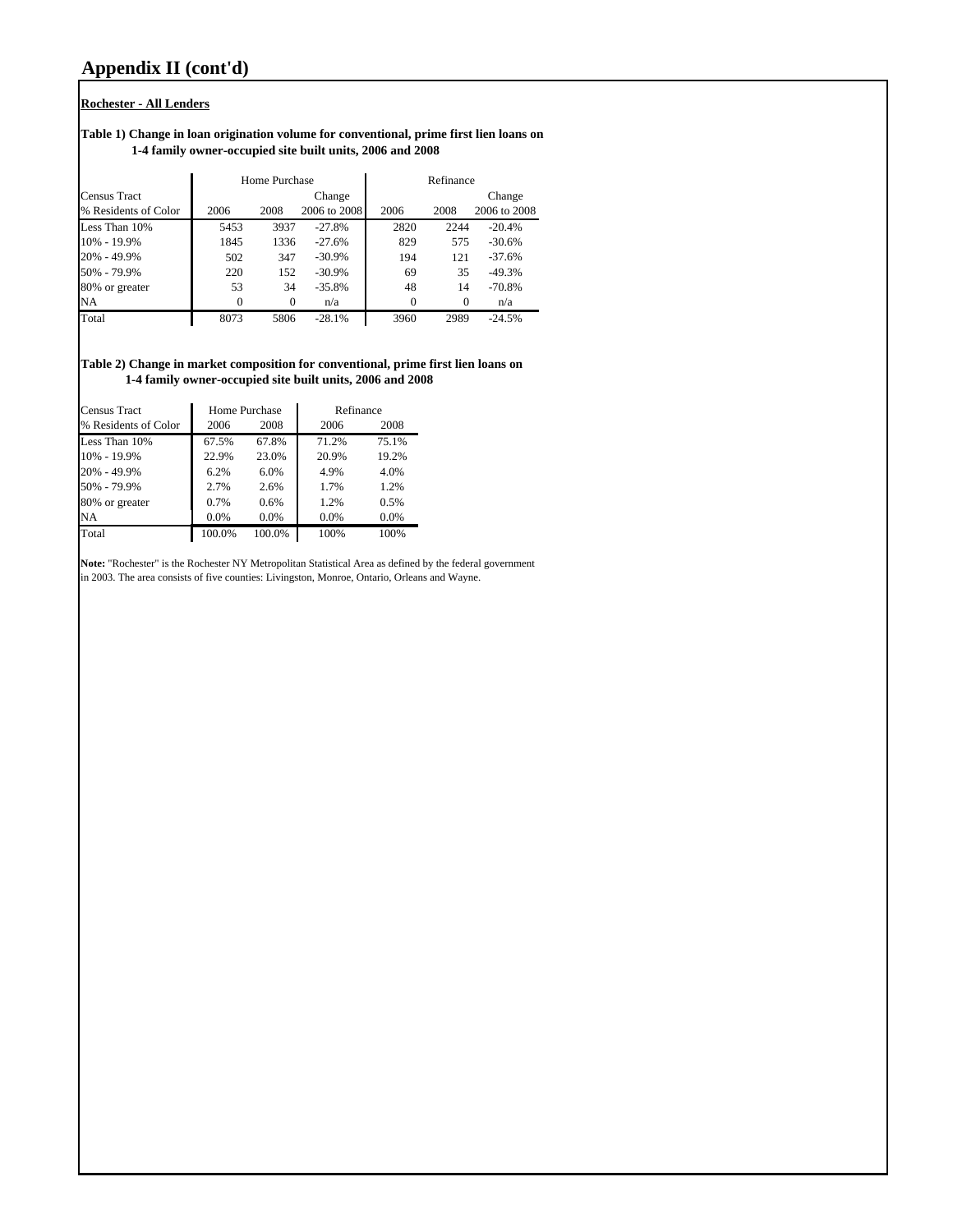# **Appendix III**

#### **Boston - Top Four Bank Holding Companies**

#### **Table 1) Change in loan origination volume for conventional, prime first lien loans on 1-4 family owner-occupied site built units, 2006 and 2008**

| <b>Top Four Total</b> |        | Home Purchase |              | Refinance |        |              |  |  |  |
|-----------------------|--------|---------------|--------------|-----------|--------|--------------|--|--|--|
|                       |        |               | Change       |           |        | Change       |  |  |  |
| % Residents of Color  | 2006   | 2008          | 2006 to 2008 | 2006      | 2008   | 2006 to 2008 |  |  |  |
| Less Than 10%         | 5.366  | 3.339         | $-37.8%$     | 5.909     | 6.433  | 8.9%         |  |  |  |
| 10% - 19.9%           | 2.638  | 1.808         | $-31.5%$     | 2.222     | 2.417  | 8.8%         |  |  |  |
| 20% - 49.9%           | 2.275  | 1.511         | $-33.6%$     | 1.937     | 1.568  | $-19.1%$     |  |  |  |
| 50% - 79.9%           | 618    | 514           | $-16.8%$     | 650       | 382    | $-41.2%$     |  |  |  |
| 80% or greater        | 187    | 154           | $-17.6%$     | 388       | 143    | $-63.1%$     |  |  |  |
| Total                 | 11.084 | 7.326         | $-33.9%$     | 11.106    | 10.943 | $-1.5%$      |  |  |  |

|                      |       | Home Purchase |              | Refinance |       |              |                      | Home Purchase |       |              | Refinance |       |            |
|----------------------|-------|---------------|--------------|-----------|-------|--------------|----------------------|---------------|-------|--------------|-----------|-------|------------|
| <b>Census Tract</b>  |       |               | Change       |           |       | Change       | <b>Census Tract</b>  |               |       | Change       |           |       | Change     |
| % Residents of Color | 2006  | 2008          | 2006 to 2008 | 2006      | 2008  | 2006 to 2008 | % Residents of Color | 2006          | 2008  | 2006 to 2008 | 2006      | 2008  | 2006 to 20 |
| Less Than 10%        | 556   | 238           | $-57.2%$     | 748       | 595   | $-20.5%$     | Less Than 10%        | .880          | 959   | $-49.0%$     | .470      | .278  | $-13.1%$   |
| 10% - 19.9%          | 246   | 137           | $-44.3%$     | 237       | 234   | $-1.3%$      | $10\% - 19.9\%$      | 938           | 508   | $-45.8%$     | 582       | 495   | $-14.9%$   |
| 20% - 49.9%          | 190   | 95            | $-50.0%$     | 174       | 155   | $-10.9%$     | 20% - 49.9%          | 655           | 368   | $-43.8%$     | 479       | 296   | $-38.2%$   |
| 50% - 79.9%          | 32    |               | $-15.6%$     | 39        |       | $-7.7%$      | 50% - 79.9%          | 146           | 116   | $-20.5%$     | 183       | 68    | $-62.8%$   |
| 80% or greater       |       |               | $-33.3%$     |           | 10    | $-33.3%$     | 80% or greater       |               | 19.   | $-38.7%$     | 94        | 28    | $-70.2%$   |
| Total                | 1.030 | 501           | $-51.4%$     | 213       | 1.030 | $-15.1%$     | Total                | 3.650         | 1.970 | $-46.0%$     | 2.808     | 2.165 | $-22.9%$   |

## **Bank of America JPMorgan Chase**

|                      |       | Home Purchase |              | Refinance |       |              |                      | Home Purchase |      |              | Refinance |       |            |
|----------------------|-------|---------------|--------------|-----------|-------|--------------|----------------------|---------------|------|--------------|-----------|-------|------------|
| Census Tract         |       |               | Change       |           |       | Change       | <b>Census Tract</b>  |               |      | Change       |           |       | Change     |
| % Residents of Color | 2006  | 2008          | 2006 to 2008 | 2006      | 2008  | 2006 to 2008 | % Residents of Color | 2006          | 2008 | 2006 to 2008 | 2006      | 2008  | 2006 to 20 |
| Less Than 10%        | 2,599 | 1.715         | $-34.0%$     | 3.151     | 3.408 | 8.2%         | Less Than 10%        | 331           | 427  | 29.0%        | 540       | 1.152 | 113.3%     |
| 10% - 19.9%          | 1.277 | 965           | $-24.4%$     | .233      | .295  | 5.0%         | $10\% - 19.9\%$      | 177           | 198  | 1.9%         | 170       | 393   | 131.2%     |
| 20% - 49.9%          | . 299 | 883           | $-32.0%$     | .150      | 877   | $-23.7%$     | $20\% - 49.9\%$      | 131           | 165  | 26.0%        | 134       | 240   | 79.1%      |
| 50% - 79.9%          | 414   | 325           | $-21.5%$     | 386       | 220   | $-43.0%$     | 50% - 79.9%          | 26            | 46   | 76.9%        | 42        | 58    | 38.1%      |
| 80% or greater       | 147   | 128           | $-12.9%$     | 258       | 89    | $-65.5%$     | 80% or greater       |               |      | 0.0%         | 21        | 16    | $-23.8%$   |
| Total                | 5.736 | 4.016         | $-30.0%$     | 6.178     | 5.889 | $-4.7%$      | Total                | 668           | 839  | 25.6%        | 907       | 1,859 | 105.0%     |

**Note:** Bank of America here includes Countrywide and Merrill Lynch lenders in both years. Wells Fargo here includes Wachovia lenders in both years.

#### **Charlotte - Top Four Bank Holding Companies**

#### **Table 1) Change in loan origination volume for conventional, prime first lien loans on 1-4 family owner-occupied site built units, 2006 and 2008**

| <b>Top Four - Total</b> |          | Home Purchase |              | Refinance |       |              |  |  |  |
|-------------------------|----------|---------------|--------------|-----------|-------|--------------|--|--|--|
|                         |          |               | Change       |           |       | Change       |  |  |  |
| % Residents of Color    | 2006     | 2008          | 2006 to 2008 | 2006      | 2008  | 2006 to 2008 |  |  |  |
| Less Than 10%           | 3.468    | 1.751         | $-49.5%$     | 1.624     | 2.916 | 79.6%        |  |  |  |
| 10% - 19.9%             | 4.879    | 2.388         | $-51.1%$     | 2.054     | 3.667 | 78.5%        |  |  |  |
| 20% - 49.9%             | 3.482    | 1.661         | $-52.3%$     | 1.504     | 2.030 | 35.0%        |  |  |  |
| 50% - 79.9%             | 820      | 404           | $-50.7%$     | 473       | 468   | $-1.1%$      |  |  |  |
| 80% or greater          | 274      | 106           | $-61.3%$     | 123       | 108   | $-12.2%$     |  |  |  |
| NA                      | $\Omega$ |               | n/a          | $\Omega$  |       | n/a          |  |  |  |
| Total                   | 12,923   | 6,310         | $-51.2%$     | 5.778     | 9.189 | 59.0%        |  |  |  |

| <b>Citigroup</b>     | Home Purchase |      | Refinance    |      |      | <b>Wells Fargo</b> | Home Purchase        |       |       | Refinance    |       |       |            |
|----------------------|---------------|------|--------------|------|------|--------------------|----------------------|-------|-------|--------------|-------|-------|------------|
|                      |               |      | Change       |      |      | Change             |                      |       |       | Change       |       |       | Change     |
| % Residents of Color | 2006          | 2008 | 2006 to 2008 | 2006 | 2008 | 2006 to 2008       | % Residents of Color | 2006  | 2008  | 2006 to 2008 | 2006  | 2008  | 2006 to 20 |
| Less Than 10%        | 68            | ∠∠   | $-67.6%$     | 43   | 85   | 97.7%              | Less Than 10%        | 1,751 | 867   | $-50.5%$     | 883   | 1,376 | 55.8%      |
| 10% - 19.9%          | 101           | 66   | $-34.7%$     | 58   | 94.  | 62.1%              | $10\% - 19.9\%$      | 2,211 | 1.145 | $-48.2%$     | 1.083 | 1.678 | 54.9%      |
| 20% - 49.9%          | 67            | 38   | $-43.3%$     | 39   | 50   | 28.2%              | 20% - 49.9%          | 1,133 | 656   | $-42.1%$     | 788   | 929   | 17.9%      |
| 50% - 79.9%          | 23            | 18   | $-21.7%$     | 12   | 12   | 0.0%               | 50% - 79.9%          | 215   | 133   | $-38.1%$     | 238   | 187   | $-21.4%$   |
| 80% or greater       |               |      | $-66.7%$     | 6    |      | $-33.3%$           | 80% or greater       | 86    | 36    | $-58.1%$     | 72    | 56    | $-22.2%$   |
| NA                   |               |      | n/a          |      |      | n/a                | NA                   |       |       | n/a          |       |       | n/a        |
| Total                | 262           | 1451 | $-44.7%$     | 158  | 245  | 55 1%              | Total                | 5396  | 2.837 | $-47.4%$     | 3.064 | 4.226 | 37.9%      |

| <b>Bank of America</b> | Home Purchase |          | Refinance    |       |       | <b>JPMorgan Chase</b> |                      | Home Purchase |      | Refinance    |      |       |            |
|------------------------|---------------|----------|--------------|-------|-------|-----------------------|----------------------|---------------|------|--------------|------|-------|------------|
|                        |               |          | Change       |       |       | Change                |                      |               |      | Change       |      |       | Change     |
| % Residents of Color   | 2006          | 2008     | 2006 to 2008 | 2006  | 2008  | 2006 to 2008          | % Residents of Color | 2006          | 2008 | 2006 to 2008 | 2006 | 2008  | 2006 to 20 |
| Less Than 10%          | .422          | 690      | $-51.5%$     | 532   | .,113 | 109.2%                | Less Than 10%        | 227           | 172  | $-24.2%$     | 166  | 342   | 106.0%     |
| 10% - 19.9%            | 2.261         | 964      | $-57.4%$     | 727   | 1.474 | 102.8%                | 10% - 19.9%          | 306           | 213  | $-30.4%$     | 186  | 421   | 126.3%     |
| 20% - 49.9%            | 2.085         | 834      | $-60.0%$     | 551   | 836   | 51.7%                 | 20% - 49.9%          | 197           | 133  | $-32.5%$     | 126  | 215   | 70.6%      |
| 50% - 79.9%            | 537           | 228      | $-57.5%$     | 189   | 218   | 15.3%                 | 50% - 79.9%          | 45            | 25   | $-44.4%$     | 34   | 51    | 50.0%      |
| 80% or greater         | 173           | 60       | $-65.3%$     | 40    | 42    | 5.0%                  | 80% or greater       | 12            |      | $-25.0%$     |      |       | 20.0%      |
| <b>NA</b>              |               | $\Omega$ | n/a          |       |       | n/a                   | NA                   |               |      | n/a          |      |       | n/a        |
| Total                  | 6.478         | 2.776    | $-57.1%$     | 2,039 | 3.683 | 80.6%                 | Total                | 787           | 552  | $-29.9%$     | 517  | 1,035 | 100.2%     |

| Citigroup            |      | Home Purchase |              |      | Refinance |              | <b>Wells Fargo</b> |                      |       | Home Purchase |              |       | Refinance |              |
|----------------------|------|---------------|--------------|------|-----------|--------------|--------------------|----------------------|-------|---------------|--------------|-------|-----------|--------------|
|                      |      |               | Change       |      |           | Change       |                    |                      |       |               | Change       |       |           | Change       |
| % Residents of Color | 2006 | 2008          | 2006 to 2008 | 2006 | 2008      | 2006 to 2008 |                    | % Residents of Color | 2006  | 2008          | 2006 to 2008 | 2006  | 2008      | 2006 to 2008 |
| Less Than 10%        | 68   | 22            | $-67.6%$     | 43   | 85        | 97.7%        | Less Than 10%      |                      | 1,751 | 867           | $-50.5%$     | 883   | 1,376     | 55.8%        |
| 10% - 19.9%          | 101  | 66            | $-34.7%$     | 58   | 94        | 62.1%        | 10% - 19.9%        |                      | 2,211 | 1,145         | $-48.2%$     | 1,083 | .,678     | 54.9%        |
| 20% - 49.9%          | 67   | 38            | $-43.3%$     | 39   | 50        | 28.2%        | $20\% - 49.9\%$    |                      | 1,133 | 656           | $-42.1%$     | 788   | 929       | 17.9%        |
| 50% - 79.9%          | 23   | 18            | $-21.7%$     | 12   |           | 0.0%         | 50% - 79.9%        |                      | 215   | 133           | $-38.1%$     | 238   | 187       | $-21.4%$     |
| 80% or greater       |      |               | $-66.7\%$    | 6    |           | $-33.3%$     | 80% or greater     |                      | 86    | 36            | $-58.1%$     | 72    | 56        | $-22.2%$     |
| NA                   |      |               | n/a          |      |           | n/a          | NA                 |                      |       |               | n/a          |       |           | n/a          |
| Total                | 262  | 145           | $-44.7%$     | 158  | 245       | 55.1%        | Total              |                      | 5,396 | 2,837         | $-47.4%$     | 3.064 | 4,226     | 37.9%        |

| ank of America       |       | Home Purchase |              |       | Refinance |              | <b>JPMorgan Chase</b> |      | Home Purchase |              |      | Refinance |              |
|----------------------|-------|---------------|--------------|-------|-----------|--------------|-----------------------|------|---------------|--------------|------|-----------|--------------|
|                      |       |               | Change       |       |           | Change       |                       |      |               | Change       |      |           | Change       |
| % Residents of Color | 2006  | 2008          | 2006 to 2008 | 2006  | 2008      | 2006 to 2008 | % Residents of Color  | 2006 | 2008          | 2006 to 2008 | 2006 | 2008      | 2006 to 2008 |
| ess Than 10%         | 1.422 | 690           | $-51.5%$     | 532   | 1,113     | 109.2%       | Less Than 10%         | 227  | 172           | $-24.2%$     | 166  | 342       | 106.0%       |
| $96 - 19.9%$         | 2,261 | 964           | $-57.4%$     | 727   | 1,474     | 102.8%       | $10\% - 19.9\%$       | 306  | 213           | $-30.4%$     | 186  | 421       | 126.3%       |
| $96 - 49.9%$         | 2.085 | 834           | $-60.0%$     | 551   | 836       | 51.7%        | $20\% - 49.9\%$       | 197  | 133           | $-32.5%$     | 126  | 215       | 70.6%        |
| )% - 79.9%           | 537   | 228           | $-57.5%$     | 189   | 218       | 15.3%        | 50% - 79.9%           | 45   | 25            | $-44.4%$     | 34   |           | 50.0%        |
| 0% or greater        | 173   | 60            | $-65.3%$     | 40    | 42        | 5.0%         | 80% or greater        |      |               | $-25.0%$     |      |           | 20.0%        |
|                      |       |               | n/a          |       |           | n/a          | NA                    |      |               | n/a          |      |           | n/a          |
| otal                 | 6.478 | 2.776         | $-57.1%$     | 2,039 | 3,683     | 80.6%        | Total                 | 787  | 552           | $-29.9%$     | 517  | 1,035     | 100.2%       |

| Citigroup            |       |               |              |       |           |              | <b>Wells Fargo</b>   |       |               |              |       |           |              |
|----------------------|-------|---------------|--------------|-------|-----------|--------------|----------------------|-------|---------------|--------------|-------|-----------|--------------|
|                      |       | Home Purchase |              |       | Refinance |              |                      |       | Home Purchase |              |       | Refinance |              |
| Census Tract         |       |               | Change       |       |           | Change       | Census Tract         |       |               | Change       |       |           | Change       |
| % Residents of Color | 2006  | 2008          | 2006 to 2008 | 2006  | 2008      | 2006 to 2008 | % Residents of Color | 2006  | 2008          | 2006 to 2008 | 2006  | 2008      | 2006 to 2008 |
| Less Than 10%        | 556   | 238           | $-57.2\%$    | 748   | 595       | $-20.5%$     | Less Than 10%        | 1,880 | 959           | $-49.0%$     | 1.470 | .278      | $-13.1%$     |
| 10% - 19.9%          | 246   | 137           | $-44.3%$     | 237   | 234       | $-1.3%$      | 10% - 19.9%          | 938   | 508           | $-45.8%$     | 582   | 495       | $-14.9%$     |
| 20% - 49.9%          | 190   | 95            | $-50.0\%$    | 174   | 155       | $-10.9%$     | $20\% - 49.9\%$      | 655   | 368           | $-43.8%$     | 479   | 296       | $-38.2%$     |
| 50% - 79.9%          | 32    |               | $-15.6%$     | 39    | 36        | $-7.7%$      | 50% - 79.9%          | 146   | 116           | $-20.5%$     | 183   | 68        | $-62.8%$     |
| 80% or greater       |       |               | $-33.3%$     |       | 10        | $-33.3%$     | 80% or greater       | 31    | 19            | $-38.7%$     | 94    | 28        | $-70.2%$     |
| Total                | 1.030 | 501           | $-51.4%$     | 1.213 | 1,030     | $-15.1%$     | Total                | 3.650 | 1.970         | $-46.0%$     | 2.808 | 2.165     | $-22.9%$     |

| ama vi simeirea      |               |       |              |       |       |              | л гиогдан снаж       |               |      |              |           |       |              |  |
|----------------------|---------------|-------|--------------|-------|-------|--------------|----------------------|---------------|------|--------------|-----------|-------|--------------|--|
|                      | Home Purchase |       | Refinance    |       |       |              |                      | Home Purchase |      |              | Refinance |       |              |  |
| ensus Tract          |               |       | Change       |       |       | Change       | <b>Census Tract</b>  |               |      | Change       |           |       | Change       |  |
| % Residents of Color | 2006          | 2008  | 2006 to 2008 | 2006  | 2008  | 2006 to 2008 | % Residents of Color | 2006          | 2008 | 2006 to 2008 | 2006      | 2008  | 2006 to 2008 |  |
| ess Than 10%         | 2.599         | 1.715 | $-34.0%$     | 3.151 | 3.408 | 8.2%         | Less Than 10%        | 331           | 427  | 29.0%        | 540       | 1,152 | 113.3%       |  |
| $96 - 19.9%$         | 1.277         | 965   | $-24.4%$     | .233  | .295  | 5.0%         | 10% - 19.9%          | 177           | 198  | 11.9%        | 170       | 393   | 131.2%       |  |
| $96 - 49.9%$         | 1.299         | 883   | $-32.0%$     | .150  | 877   | $-23.7%$     | 20% - 49.9%          | 131           | 165  | 26.0%        | 134       | 240   | 79.1%        |  |
| )% - 79.9%           | 414           | 325   | $-21.5%$     | 386   | 220   | $-43.0%$     | 50% - 79.9%          | 26            | 46   | 76.9%        | 42        | 58    | 38.1%        |  |
| % or greater         | 147           | 128   | $-12.9%$     | 258   | 89    | $-65.5%$     | 80% or greater       |               |      | 0.0%         | 21        | 16    | $-23.8%$     |  |
| otal                 | 5.736         | 4.016 | $-30.0%$     | 6.178 | 5,889 | $-4.7%$      | Total                | 668           | 839  | 25.6%        | 907       | 1,859 | 105.0%       |  |
|                      |               |       |              |       |       |              |                      |               |      |              |           |       |              |  |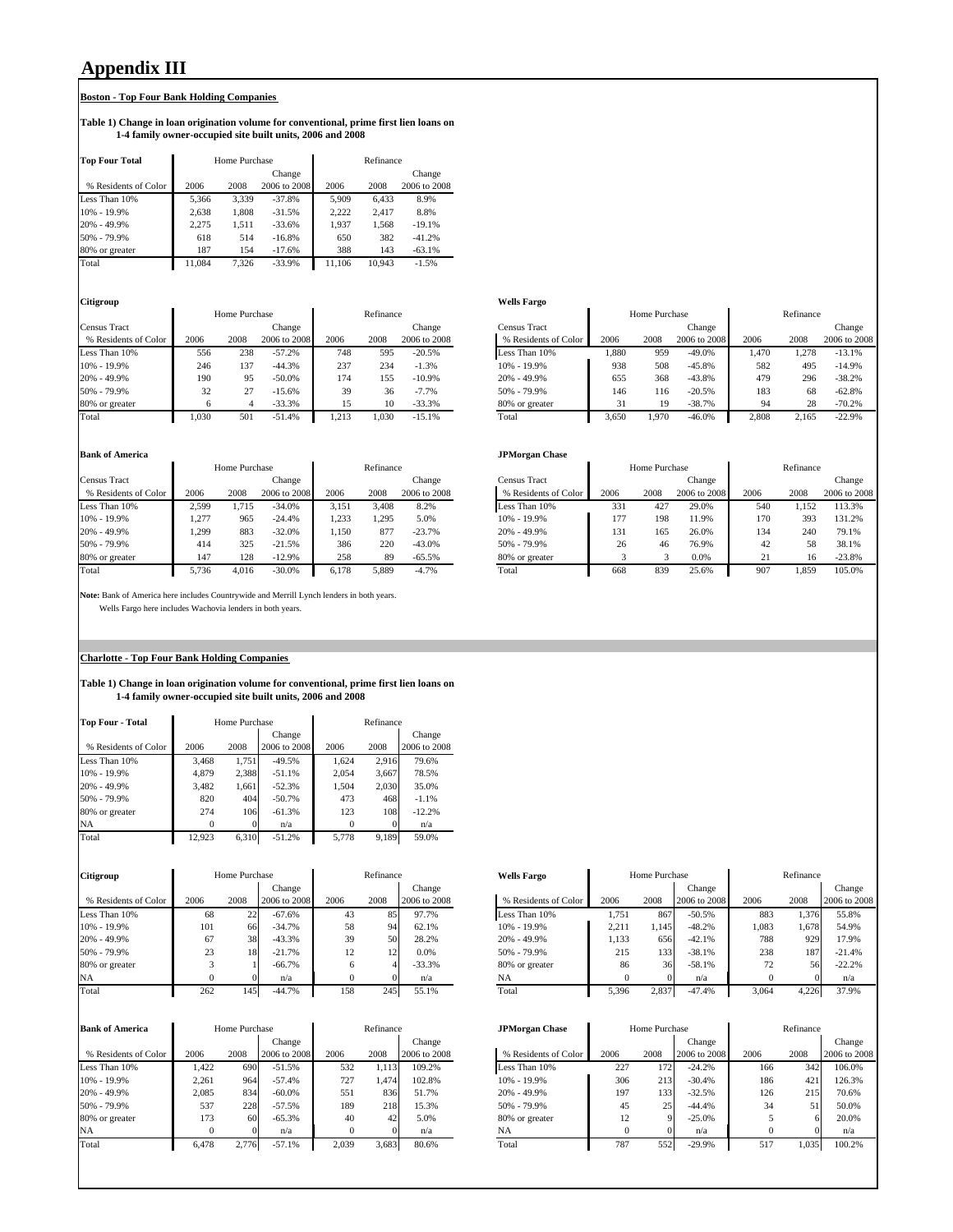# **Appendix III (cont'd)**

## **Chicago - Top Four Bank Holding Companies**

#### **Table 1) Change in loan origination volume for conventional, prime first lien loans on 1-4 family owner-occupied site built units, 2006 and 2008**

| <b>Top Four Total</b> |          | Home Purchase |              |          | Refinance |              |
|-----------------------|----------|---------------|--------------|----------|-----------|--------------|
|                       |          |               | Change       |          |           | Change       |
| % Residents of Color  | 2006     | 2008          | 2006 to 2008 | 2006     | 2008      | 2006 to 2008 |
| Less Than 10%         | 6.831    | 3.577         | $-47.6%$     | 6.202    | 10.049    | 62.0%        |
| 10% - 19.9%           | 8.457    | 4.293         | $-49.2%$     | 7.216    | 11.560    | 60.2%        |
| 20% - 49.9%           | 9.832    | 4.983         | $-49.3%$     | 8.464    | 12.116    | 43.1%        |
| 50% - 79.9%           | 4.443    | 2.540         | $-42.8%$     | 3.912    | 4.665     | 19.2%        |
| 80% or greater        | 2.534    | 1.267         | $-50.0%$     | 3.593    | 2.728     | $-24.1%$     |
| <b>NA</b>             | $\Omega$ |               | n/a          | $\Omega$ | $\Omega$  | n/a          |
| Total                 | 32.097   | 16.661        | $-48.1%$     | 29.387   | 41.118    | 39.9%        |

|                      |       | Home Purchase |              |       | Refinance |              |                      |       | Home Purchase |              |       | Refinance |            |
|----------------------|-------|---------------|--------------|-------|-----------|--------------|----------------------|-------|---------------|--------------|-------|-----------|------------|
| Census Tract         |       |               | Change       |       |           | Change       | <b>Census Tract</b>  |       |               | Change       |       |           | Change     |
| % Residents of Color | 2006  | 2008          | 2006 to 2008 | 2006  | 2008      | 2006 to 2008 | % Residents of Color | 2006  | 2008          | 2006 to 2008 | 2006  | 2008      | 2006 to 20 |
| Less Than 10%        | 615   | 413           | $-32.8%$     | 734   | .521      | 107.2%       | Less Than 10%        | 2,460 | 1,103         | $-55.2%$     | 1.565 | 2.124     | 35.7%      |
| 10% - 19.9%          | 876   | 570           | $-34.9%$     | 887   | 1.950     | 119.8%       | 10% - 19.9%          | 2.866 | 1,213         | $-57.7%$     | 1.827 | 2.426     | 32.8%      |
| 20% - 49.9%          | 1.055 | 718           | $-31.9%$     | 1.022 | 2.212     | 116.4%       | 20% - 49.9%          | 2.971 | 1,253         | $-57.8%$     | 2.265 | 2.257     | $-0.4%$    |
| 50% - 79.9%          | 698   | 513           | $-26.5%$     | 550   | .105      | 100.9%       | 50% - 79.9%          | 1.066 | 471           | $-55.8%$     | 964   | 811       | $-15.9%$   |
| 80% or greater       | 510   | 314           | $-38.4%$     | 461   | 592       | 28.4%        | 80% or greater       | 415   | 230           | $-44.6%$     | 888   | 477       | $-46.3%$   |
| <b>NA</b>            |       |               | n/a          |       |           | n/a          | <b>NA</b>            |       |               | n/a          |       |           | n/a        |
| $27.4 - 1$           | 2.751 | 2.520         | 22.70        | 2000  | 7.200     | 102.001      | $77.4 - 1$           | 0.770 | 1.270         | 5000         | 7.500 | 0.005     | 7.001      |

| Citigroup            |       |               |              |       |           |              | <b>Wells Fargo</b>   |       |               |              |       |           |              |
|----------------------|-------|---------------|--------------|-------|-----------|--------------|----------------------|-------|---------------|--------------|-------|-----------|--------------|
|                      |       | Home Purchase |              |       | Refinance |              |                      |       | Home Purchase |              |       | Refinance |              |
| Census Tract         |       |               | Change       |       |           | Change       | Census Tract         |       |               | Change       |       |           | Change       |
| % Residents of Color | 2006  | 2008          | 2006 to 2008 | 2006  | 2008      | 2006 to 2008 | % Residents of Color | 2006  | 2008          | 2006 to 2008 | 2006  | 2008      | 2006 to 2008 |
| Less Than 10%        | 615   | 413           | $-32.8%$     | 734   | 1,521     | 107.2%       | Less Than 10%        | 2.460 | 1.103         | $-55.2%$     | 1,565 | 2,124     | 35.7%        |
| 10% - 19.9%          | 876   | 570           | $-34.9%$     | 887   | 1.950     | 119.8%       | 10% - 19.9%          | 2.866 | 1.213         | $-57.7%$     | 1,827 | 2,426     | 32.8%        |
| 20% - 49.9%          | 1.055 | 718           | $-31.9%$     | 1.022 | 2.212     | 116.4%       | 20% - 49.9%          | 2.971 | .253          | $-57.8%$     | 2.265 | 2,257     | $-0.4%$      |
| 50% - 79.9%          | 698   | 513           | $-26.5%$     | 550   | 105       | 100.9%       | 50% - 79.9%          | 1.066 | 471           | $-55.8%$     | 964   | 81        | $-15.9%$     |
| 80% or greater       | 510   | 314           | $-38.4%$     | 461   | 592       | 28.4%        | 80% or greater       | 415   | 230           | $-44.6%$     | 888   | 477       | $-46.3%$     |
| NA                   |       | $\mathbf{0}$  | n/a          |       |           | n/a          | NA                   |       |               | n/a          |       |           | n/a          |
| Total                | 3,754 | 2,528         | $-32.7%$     | 3,654 | 7.380     | 102.0%       | Total                | 9,778 | 4.270         | $-56.3%$     | 7,509 | 8,095     | 7.8%         |

#### **Bank of America JPMorgan Chase**

|                      |          | Home Purchase |              |          | Refinance |              |                      |       | Home Purchase |              |       | Refinance |            |
|----------------------|----------|---------------|--------------|----------|-----------|--------------|----------------------|-------|---------------|--------------|-------|-----------|------------|
| Census Tract         |          |               | Change       |          |           | Change       | <b>Census Tract</b>  |       |               | Change       |       |           | Change     |
| % Residents of Color | 2006     | 2008          | 2006 to 2008 | 2006     | 2008      | 2006 to 2008 | % Residents of Color | 2006  | 2008          | 2006 to 2008 | 2006  | 2008      | 2006 to 20 |
| Less Than 10%        | 2.668    | 1,102         | $-58.7%$     | 2.421    | 3.447     | 42.4%        | Less Than 10%        | 1,088 | 959           | $-11.9%$     | 1.482 | 2,957     | 99.5%      |
| 10% - 19.9%          | 3.564    | 1.465         | $-58.9%$     | 2.895    | 4,182     | 44.5%        | $10\% - 19.9\%$      | 1.151 | 1,045         | $-9.2%$      | 1.607 | 3,002     | 86.8%      |
| 20% - 49.9%          | 4.520    | 1.719         | $-62.0%$     | 3.373    | 4.543     | 34.7%        | 20% - 49.9%          | 1.286 | 1,293         | 0.5%         | 1.804 | 3,104     | 72.1%      |
| 50% - 79.9%          | 1,956    | 822           | $-58.0%$     | 1.414    | 1.524     | 7.8%         | 50% - 79.9%          | 723   | 734           | 1.5%         | 984   | 1.225     | 24.5%      |
| 80% or greater       | 1.193    | 410           | $-65.6%$     | 1.204    | 941       | $-21.8%$     | 80% or greater       | 416   | 313           | $-24.8%$     | 1.040 | 718       | $-31.0%$   |
| NA                   | $\Omega$ | $\Omega$      | n/a          | $\Omega$ | $\Omega$  | n/a          | <b>NA</b>            |       |               | n/a          |       |           | n/a        |
| Total                | 13.901   | 5.518         | $-60.3%$     | 1.307    | 14.637    | 29.5%        | Total                | 4.664 | 4.345         | $-6.8%$      | 6.917 | 11.006    | 59.1%      |

|                      |        |               |              |        |        |              | . .                  |               |       |              |           |        |              |
|----------------------|--------|---------------|--------------|--------|--------|--------------|----------------------|---------------|-------|--------------|-----------|--------|--------------|
|                      |        | Home Purchase | Refinance    |        |        |              |                      | Home Purchase |       |              | Refinance |        |              |
| Census Tract         |        |               | Change       |        |        | Change       | Census Tract         |               |       | Change       |           |        | Change       |
| % Residents of Color | 2006   | 2008          | 2006 to 2008 | 2006   | 2008   | 2006 to 2008 | % Residents of Color | 2006          | 2008  | 2006 to 2008 | 2006      | 2008   | 2006 to 2008 |
| Less Than 10%        | 2.668  | 1.102         | $-58.7%$     | 2.421  | 3.447  | 42.4%        | Less Than 10%        | 1.088         | 959   | $-11.9%$     | 1.482     | 2,957  | 99.5%        |
| 10% - 19.9%          | 3.564  | 1.465         | $-58.9%$     | 2,895  | 4.182  | 44.5%        | 10% - 19.9%          | 1.151         | .045  | $-9.2%$      | 1,607     | 3.002  | 86.8%        |
| 20% - 49.9%          | 4.520  | 1.719         | $-62.0%$     | 3.373  | 4.543  | 34.7%        | 20% - 49.9%          | .286          | .293  | 0.5%         | 1.804     | 3,104  | 72.1%        |
| 50% - 79.9%          | 1,956  | 822           | $-58.0%$     | 1.414  | 1,524  | 7.8%         | 50% - 79.9%          | 723           | 734   | 1.5%         | 984       | 1,225  | 24.5%        |
| 80% or greater       | 1,193  | 410           | $-65.6%$     | 1,204  | 941    | $-21.8%$     | 80% or greater       | 416           | 313   | $-24.8%$     | 1,040     | 718    | $-31.0%$     |
| NA                   |        | $\Omega$      | n/a          |        |        | n/a          | <b>NA</b>            |               |       | n/a.         |           |        | n/a          |
| Total                | 13,901 | 5.518         | $-60.3%$     | 11,307 | 14,637 | 29.5%        | Total                | 4.664         | 4,345 | $-6.8%$      | 6,917     | 11,006 | 59.1%        |
|                      |        |               |              |        |        |              |                      |               |       |              |           |        |              |

#### **Cleveland- Top Four Bank Holding Companies**

# **Table 1) Change in loan origination volume for conventional, prime first lien loans on 1-4 family owner-occupied site built units, 2006 and 2008**

| <b>Top Four - Total</b> |          | Home Purchase |              |       | Refinance |              |
|-------------------------|----------|---------------|--------------|-------|-----------|--------------|
|                         |          |               | Change       |       |           | Change       |
| % Residents of Color    | 2006     | 2008          | 2006 to 2008 | 2006  | 2008      | 2006 to 2008 |
| Less Than 10%           | 2.554    | 997           | $-61.0%$     | 2.076 | 1.360     | $-34.5%$     |
| 10% - 19.9%             | 448      | 164           | $-63.4%$     | 387   | 227       | $-41.3%$     |
| 20% - 49.9%             | 254      | 66            | $-74.0%$     | 231   | 131       | $-43.3%$     |
| 50% - 79.9%             | 84       | 28            | $-66.7%$     | 160   | 55        | $-65.6%$     |
| 80% or greater          | 44       | 7             | $-84.1%$     | 133   | 44        | $-66.9%$     |
| <b>NA</b>               | $\Omega$ |               | n/a          |       |           | 0.0%         |
| Total                   | 3.384    | 1,263         | $-62.7%$     | 2.988 | 1,818     | $-39.2%$     |

| Citigroup            |      | Home Purchase |              |      | Refinance |              | <b>Wells Fargo</b>   |      | Home Purchase |              |      | Refinance |            |
|----------------------|------|---------------|--------------|------|-----------|--------------|----------------------|------|---------------|--------------|------|-----------|------------|
|                      |      |               | Change       |      |           | Change       |                      |      |               | Change       |      |           | Change     |
| % Residents of Color | 2006 | 2008          | 2006 to 2008 | 2006 | 2008      | 2006 to 2008 | % Residents of Color | 2006 | 2008          | 2006 to 2008 | 2006 | 2008      | 2006 to 20 |
| Less Than 10%        | 69   | 46            | $-33.3%$     | 95   | 155       | 63.2%        | Less Than 10%        | 832  | 423           | $-49.2%$     | 325  | 299       | $-8.0%$    |
| 10% - 19.9%          |      |               | 37.5%        | 21   | 35        | 66.7%        | 10% - 19.9%          | 147  | 76            | $-48.3%$     | 54   | 35        | $-35.2%$   |
| 20% - 49.9%          |      |               | $-50.0%$     | 13   | 17        | 30.8%        | 20% - 49.9%          | 73   |               | $-76.7%$     | 27   | 24        | $-11.1%$   |
| 50% - 79.9%          |      |               | $-50.0%$     |      | 12        | 33.3%        | 50% - 79.9%          | 23   |               | $-87.0%$     | 28   | 14        | $-50.0%$   |
| 80% or greater       |      |               | n/a          |      |           | 50.0%        | 80% or greater       | 10   |               | $-60.0%$     | 20   |           | $-75.0%$   |
| <b>NA</b>            |      |               | n/a          |      |           | n/a          | <b>NA</b>            |      |               | n/a          |      |           | n/a        |
| Total                | 87   | 62            | $-28.7%$     | 142  | 225       | 58.5%        | Total                | 1085 | 523           | $-51.8%$     | 454  | 377       | $-17.0%$   |

| <b>Bank of America</b> |      | Home Purchase |              |          | Refinance |              | <b>JPMorgan Chase</b> |      | Home Purchase |              |      | Refinance       |            |
|------------------------|------|---------------|--------------|----------|-----------|--------------|-----------------------|------|---------------|--------------|------|-----------------|------------|
|                        |      |               | Change       |          |           | Change       |                       |      |               | Change       |      |                 | Change     |
| % Residents of Color   | 2006 | 2008          | 2006 to 2008 | 2006     | 2008      | 2006 to 2008 | % Residents of Color  | 2006 | 2008          | 2006 to 2008 | 2006 | 2008            | 2006 to 20 |
| Less Than 10%          | 1190 | 303           | $-74.5%$     | 1059     | 456       | $-56.9%$     | Less Than 10%         | 463  | 225           | $-51.4%$     | 597  | 450             | $-24.6%$   |
| $10\% - 19.9\%$        | 225  | 46            | $-79.6%$     | 215      | 68        | $-68.4%$     | 10% - 19.9%           | 68   | 31            | $-54.4%$     | 97   | 89              | $-8.2%$    |
| 20% - 49.9%            | 113  | 31            | $-72.6%$     | 133      | 53        | $-60.2%$     | 20% - 49.9%           | 60   |               | $-76.7%$     | 58   | 37              | $-36.2%$   |
| 50% - 79.9%            | 47   | 22            | $-53.2%$     | 83       | 16        | $-80.7%$     | 50% - 79.9%           | 12   |               | $-83.3%$     | 40   | 13 <sup>1</sup> | $-67.5%$   |
| 80% or greater         | 26   |               | $-88.5%$     | 62       | 15        | $-75.8%$     | 80% or greater        |      |               | $-100.0%$    | 47   | 18              | $-61.7%$   |
| <b>NA</b>              |      |               | n/a          | $\Omega$ |           | n/a          | NA.                   |      |               | n/a          |      |                 | 0.0%       |
| Total                  | 1601 | 405           | $-74.7%$     | 1552     | 608       | $-60.8%$     | Total                 | 611  | 273           | $-55.3%$     | 840  | 608             | $-27.6%$   |
|                        |      |               |              |          |           |              |                       |      |               |              |      |                 |            |

| group                |        | Home Purchase |              |          | Refinance |                      | <b>Wells Fargo</b>   |                  | Home Purchase |              |        | Refinance |              |  |
|----------------------|--------|---------------|--------------|----------|-----------|----------------------|----------------------|------------------|---------------|--------------|--------|-----------|--------------|--|
|                      |        |               | Change       |          |           | Change               |                      |                  |               | Change       |        |           | Change       |  |
| % Residents of Color | 2006   | 2008          | 2006 to 2008 | 2006     | 2008      | 2006 to 2008         | % Residents of Color | 2006             | 2008          | 2006 to 2008 | 2006   | 2008      | 2006 to 2008 |  |
| s Than 10%           | 69     |               | $-33.3%$     | 95       | 155       | 63.2%                | Less Than 10%        | 832              | 423           | $-49.2%$     | 325    | 299       | $-8.0%$      |  |
| $-19.9%$             |        |               | 37.5%        | 41       | 35        | 66.7%                | 10% - 19.9%          | 147              | 76            | $-48.3%$     | 54     | 35        | $-35.2%$     |  |
| $-49.9%$             |        |               | $-50.0%$     | 13       |           | 30.8%                | 20% - 49.9%          | 73               |               | $-76.7%$     | 27     | 24        | $-11.1%$     |  |
| $-79.9%$             |        |               | $-50.0%$     |          | 12        | 33.3%                | 50% - 79.9%          | 23               |               | $-87.0%$     | 28     |           | $-50.0%$     |  |
| or greater           |        |               | n/a          |          |           | 50.0%                | 80% or greater       | 10               |               | $-60.0%$     | 20     |           | $-75.0%$     |  |
|                      |        |               | n/a          | $\Omega$ |           | n/a                  | NA.                  |                  |               | n/a          |        |           | n/a          |  |
|                      | $\sim$ |               | 0.0.701      | 1.10     | $\sim$    | $\sim$ $\sim$ $\sim$ | <b>PER 1 1 1</b>     | 300 <sub>5</sub> | $\sim$ $\sim$ | $-1.001$     | $\sim$ | $\sim$    | 17.001       |  |

| ık of America        |      | Home Purchase |              |      | Refinance |              | <b>JPMorgan Chase</b> |      | Home Purchase |              |      | Refinance |              |
|----------------------|------|---------------|--------------|------|-----------|--------------|-----------------------|------|---------------|--------------|------|-----------|--------------|
|                      |      |               | Change       |      |           | Change       |                       |      |               | Change       |      |           | Change       |
| % Residents of Color | 2006 | 2008          | 2006 to 2008 | 2006 | 2008      | 2006 to 2008 | % Residents of Color  | 2006 | 2008          | 2006 to 2008 | 2006 | 2008      | 2006 to 2008 |
| s Than 10%           | 1190 | 303           | $-74.5%$     | 1059 | 456       | $-56.9%$     | Less Than 10%         | 463  | 225           | $-51.4%$     | 597  | 450       | $-24.6%$     |
| $-19.9%$             | 225  | 46            | $-79.6%$     | 215  | 68        | $-68.4%$     | $10\% - 19.9\%$       | 68   |               | $-54.4%$     | 97   | 89        | $-8.2%$      |
| $-49.9%$             | 113  | 31            | $-72.6%$     | 133  | 53        | $-60.2%$     | 20% - 49.9%           | 60   |               | $-76.7%$     | 58   | 37        | $-36.2%$     |
| $5 - 79.9%$          | 47   | 22            | $-53.2%$     | 83   | 16        | $-80.7%$     | 50% - 79.9%           | 12   |               | $-83.3%$     | 40   | 13        | $-67.5%$     |
| or greater           | 26   |               | $-88.5%$     | 62   | 15        | $-75.8%$     | 80% or greater        |      |               | $-100.0%$    | 47   | 18        | $-61.7%$     |
|                      |      |               | n/a          |      |           | n/a          | NA                    |      |               | n/a          |      |           | 0.0%         |
|                      | 1601 | 405           | $-74.7%$     | 1552 | 608       | $-60.8%$     | Total                 | 611  | 273           | $-55.3%$     | 840  | 608       | $-27.6%$     |
|                      |      |               |              |      |           |              |                       |      |               |              |      |           |              |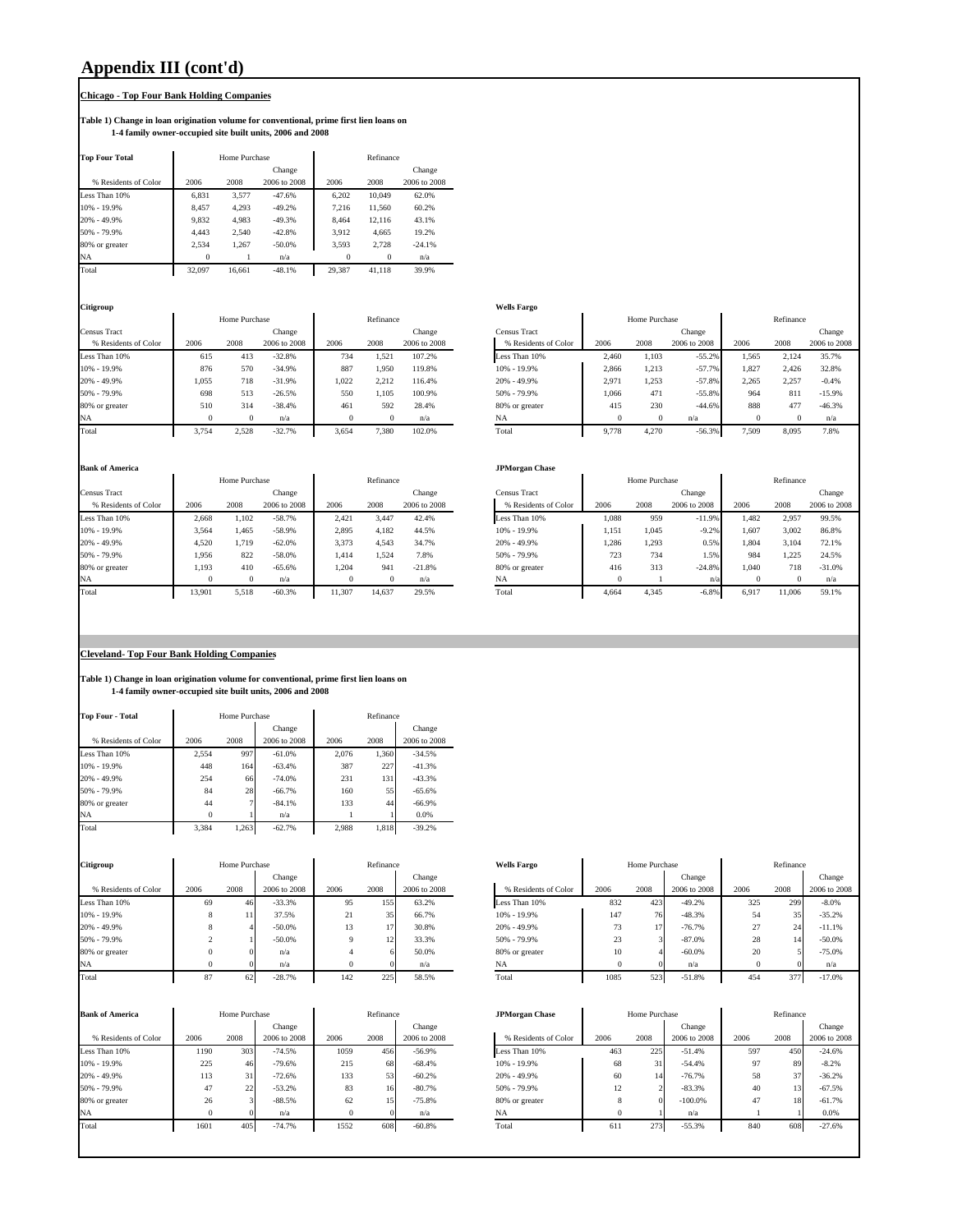# **Appendix III (cont'd)**

## **Los Angeles - Top Four Bank Holding Companies**

**Table 1) Change in loan origination volume for conventional, prime first lien loans on 1-4 family owner-occupied site built units, 2006 and 2008**

| <b>Top Four Total</b> |        | Home Purchase |              |        | Refinance |              |
|-----------------------|--------|---------------|--------------|--------|-----------|--------------|
|                       |        |               | Change       |        |           | Change       |
| % Residents of Color  | 2006   | 2008          | 2006 to 2008 | 2006   | 2008      | 2006 to 2008 |
| Less Than 10%         | 129    | 78            | $-39.5%$     | 144    | 162       | 12.5%        |
| 10% - 19.9%           | 3.097  | 1.791         | $-42.2%$     | 3.513  | 3.399     | $-3.2%$      |
| 20% - 49.9%           | 9.930  | 6.647         | $-33.1%$     | 12.442 | 9.482     | $-23.8%$     |
| 50% - 79.9%           | 6.529  | 4.916         | $-24.7%$     | 11.933 | 7.045     | $-41.0%$     |
| 80% or greater        | 5.858  | 4.218         | $-28.0%$     | 17.855 | 8.832     | $-50.5%$     |
| <b>NA</b>             | 34     | 42            | 23.5%        | 65     | 28        | $-56.9%$     |
| Total                 | 25.577 | 17.692        | $-30.8%$     | 45.952 | 28.948    | $-37.0%$     |

#### **Citigroup Wells Fargo**

|                      |       | Home Purchase |              |       | Refinance |              |                      |       | Home Purchase |              |        | Refinance |            |
|----------------------|-------|---------------|--------------|-------|-----------|--------------|----------------------|-------|---------------|--------------|--------|-----------|------------|
| Census Tract         |       |               | Change       |       |           | Change       | Census Tract         |       |               | Change       |        |           | Change     |
| % Residents of Color | 2006  | 2008          | 2006 to 2008 | 2006  | 2008      | 2006 to 2008 | % Residents of Color | 2006  | 2008          | 2006 to 2008 | 2006   | 2008      | 2006 to 20 |
| Less Than 10%        |       |               | $-12.5%$     | 19    | 25.       | 31.6%        | Less Than 10%        |       | 25            | $-32.4%$     | 54     | 45        | $-16.7%$   |
| 10% - 19.9%          | 278   | 146           | $-47.5%$     | 284   | 471       | 65.8%        | $10\% - 19.9\%$      | 1.044 | 583           | $-44.2%$     | 1,273  | 834       | $-34.5%$   |
| 20% - 49.9%          | 661   | 590           | $-10.7%$     | 908   | . 290     | 42.1%        | 20% - 49.9%          | 3.114 | 1,819         | $-41.6%$     | 4.544  | 2,335     | $-48.6%$   |
| 50% - 79.9%          | 546   | 648           | 18.7%        | 849   | 1.080     | 27.2%        | 50% - 79.9%          | 1,613 | 1,176         | $-27.1%$     | 4.449  | 1,617     | $-63.7%$   |
| 80% or greater       | 599   | 663           | 10.7%        | 1.324 | 1.376     | 3.9%         | 80% or greater       | 1.181 | 892           | $-24.5%$     | 6.988  | 2.075     | $-70.3%$   |
| NA                   |       |               | 200.0%       |       |           | 25.0%        | <b>NA</b>            | 18    | 16            | $-11.1%$     | 28     |           | $-71.4%$   |
| Total                | 2.093 | 2,057         | $-1.7%$      | 3.388 | 4,247     | 25.4%        | Total                | 7.007 | 4.511         | $-35.6%$     | 17.336 | 6,914     | $-60.1%$   |

#### **Bank of America**

|                      |        | Home Purchase |              |        | Refinance |              |                      |       | Home Purchase |              |       | Refinance |              |
|----------------------|--------|---------------|--------------|--------|-----------|--------------|----------------------|-------|---------------|--------------|-------|-----------|--------------|
| Census Tract         |        |               | Change       |        |           | Change       | Census Tract         |       |               | Change       |       |           | Change       |
| % Residents of Color | 2006   | 2008          | 2006 to 2008 | 2006   | 2008      | 2006 to 2008 | % Residents of Color | 2006  | 2008          | 2006 to 2008 | 2006  | 2008      | 2006 to 2008 |
| Less Than 10%        | 65     |               | $-36.9%$     | 53     |           | 34.0%        | Less Than 10%        | 19    |               | $-73.7%$     | 18    |           | 16.7%        |
| 10% - 19.9%          | 1.487  | 823           | $-44.7%$     | 1.652  | . . 584   | $-4.1%$      | $10\% - 19.9\%$      | 288   | 239           | $-17.0%$     | 304   | 510       | 67.8%        |
| 20% - 49.9%          | 5.212  | 3.524         | $-32.4%$     | 6.137  | 4.623     | $-24.7%$     | 20% - 49.9%          | 943   | 7141          | $-24.3%$     | 853   | 1.23'     | 44.7%        |
| 50% - 79.9%          | 3.649  | 2.596         | $-28.9%$     | 5.883  | 3.495     | $-40.6%$     | 50% - 79.9%          | 721   | 496           | $-31.2%$     | 752   | 853       | 13.4%        |
| 80% or greater       | 3.372  | 2.239         | $-33.6%$     | 8.659  | 4.442     | $-48.7%$     | 80% or greater       | 706   | 424           | $-39.9%$     | 884   | 939       | 6.2%         |
| <b>NA</b>            |        | 18            | 28.6%        | 29     | 12        | $-58.6%$     | NA                   |       |               | 400.0%       |       |           | $-25.0%$     |
| Total                | 3,799ء | 9.241         | $-33.0%$     | 22.413 | 14.227    | $-36.5%$     | Total                | 2.678 | 1,883         | $-29.7%$     | 2.815 | 3.560     | 26.5%        |

# Eensus Tract<br>
2006 2008 2006 to 2008 2006 2008 2006 to 2008<br>
2006 to 2008 2006 to 2008 2006 to 2008 2006 to 2008 2006 to 2008 2006 to 2008 2006 2008 2006 to 2008 2006 200 Refinance  $\begin{tabular}{p{2cm}p{2cm}p{2cm}} \hline & \multicolumn{3}{c}{Home~Purchase} \\\hline \multicolumn{3}{c}{Change} \end{tabular}$

|               |              |        |           |              | <b>JPMorgan Chase</b> |       |               |              |       |           |              |
|---------------|--------------|--------|-----------|--------------|-----------------------|-------|---------------|--------------|-------|-----------|--------------|
| Home Purchase |              |        | Refinance |              |                       |       | Home Purchase |              |       | Refinance |              |
|               | Change       |        |           | Change       | Census Tract          |       |               | Change       |       |           | Change       |
| 2008          | 2006 to 2008 | 2006   | 2008      | 2006 to 2008 | % Residents of Color  | 2006  | 2008          | 2006 to 2008 | 2006  | 2008      | 2006 to 2008 |
| 41            | $-36.9%$     | 53     | 71.       | 34.0%        | Less Than 10%         | 19    |               | $-73.7%$     | 18    | 21        | 16.7%        |
| 823           | $-44.7%$     | 1.652  | 1,584     | $-4.1%$      | 10% - 19.9%           | 288   | 239           | $-17.0%$     | 304   | 510       | 67.8%        |
| 3,524         | $-32.4%$     | 6.137  | 4.623     | $-24.7%$     | 20% - 49.9%           | 943   | 714           | $-24.3%$     | 853   | .234      | 44.7%        |
| 2,596         | $-28.9%$     | 5.883  | 3.495     | $-40.6%$     | 50% - 79.9%           | 721   | 496           | $-31.2%$     | 752   | 853       | 13.4%        |
| 2,239         | $-33.6%$     | 8.659  | 4.442     | $-48.7%$     | 80% or greater        | 706   | 424           | $-39.9%$     | 884   | 939       | 6.2%         |
| 18            | 28.6%        | 29     | 12        | $-58.6%$     | <b>NA</b>             |       |               | 400.0%       |       |           | $-25.0%$     |
| 9,241         | $-33.0%$     | 22.413 | 14.227    | $-36.5%$     | Total                 | 2.678 | 1,883         | $-29.7%$     | 2.815 | 3,560     | 26.5%        |
|               |              |        |           |              |                       |       |               |              |       |           |              |

#### **New York - Top Four Bank Holding Companies**

**Table 1) Change in loan origination volume for conventional, prime first lien loans on 1-4 family owner-occupied site built units, 2006-2008**

| <b>Top Four - Total</b> |        | Home Purchase |              |        | Refinance |              |
|-------------------------|--------|---------------|--------------|--------|-----------|--------------|
|                         |        |               | Change       |        |           | Change       |
| % Residents of Color    | 2006   | 2008          | 2006 to 2008 | 2006   | 2008      | 2006 to 2008 |
| Less Than 10%           | 1.506  | 1.046         | $-30.5%$     | 1,253  | 593       | $-52.7%$     |
| 10% - 19.9%             | 4,675  | 3.042         | $-34.9%$     | 2,623  | 1.599     | $-39.0%$     |
| 20% - 49.9%             | 9.847  | 7.893         | $-19.8%$     | 4,181  | 2.767     | $-33.8%$     |
| 50% - 79.9%             | 3.699  | 2.802         | $-24.2%$     | 1.952  | 1.079     | $-44.7%$     |
| 80% or greater          | 5.840  | 4.497         | $-23.0%$     | 5.871  | 2.248     | $-61.7%$     |
| NA                      |        |               | 50.0%        |        |           | n/a          |
| Total                   | 25.569 | 19.283        | $-24.6%$     | 15.880 | 8.286     | $-47.8%$     |

| Citigroup            |       | Home Purchase |              |      | Refinance |              | <b>Wells Fargo</b>   |       | Home Purchase |              |      | Refinance |              |
|----------------------|-------|---------------|--------------|------|-----------|--------------|----------------------|-------|---------------|--------------|------|-----------|--------------|
|                      |       |               | Change       |      |           | Change       |                      |       |               | Change       |      |           | Change       |
| % Residents of Color | 2006  | 2008          | 2006 to 2008 | 2006 | 2008      | 2006 to 2008 | % Residents of Color | 2006  | 2008          | 2006 to 2008 | 2006 | 2008      | 2006 to 2008 |
| Less Than 10%        | 215   | 172           | $-20.0\%$    | 129  | 79        | $-38.8%$     | Less Than 10%        | 512   | 374           | $-27.0%$     | 478  | 219       | $-54.2%$     |
| 10% - 19.9%          | 1.083 | 542           | $-50.0\%$    | 330  | 319       | $-3.3%$      | 10% - 19.9%          | .268  | 962           | $-24.1%$     | 716  | 420       | $-41.3%$     |
| 20% - 49.9%          | 2.106 | .326          | $-37.0%$     | 492  | 505       | 2.6%         | 20% - 49.9%          | 2.545 | 2.463         | $-3.2%$      | 1217 | 781       | $-35.8%$     |
| 50% - 79.9%          | 774   | 505           | $-34.8%$     | 179  | 193       | 7.8%         | 50% - 79.9%          | 1.013 | 830           | $-18.1%$     | 803  | 324       | $-59.7%$     |
| 80% or greater       | 379ء  | 960           | $-30.4%$     | 397  | 311       | $-21.7%$     | 80% or greater       | 1.417 | 1.158         | $-18.3%$     | 2673 | 721       | $-73.0%$     |
| <b>NA</b>            |       |               | $-100.0\%$   |      |           | n/a          | NA                   |       |               | n/a          |      |           | n/a          |
| Total                | 5.559 | .505          | $-36.9%$     | 1527 | 1407      | $-7.9%$      | Total                | 6.755 | 5.788         | $-14.3%$     | 5887 | 2465      | $-58.1%$     |

| <b>Bank of America</b> |       | Home Purchase |              |      | Refinance |              | <b>JPMorgan Chase</b> |       | Home Purchase |              |      | Refinance |              |
|------------------------|-------|---------------|--------------|------|-----------|--------------|-----------------------|-------|---------------|--------------|------|-----------|--------------|
|                        |       |               | Change       |      |           | Change       |                       |       |               | Change       |      |           | Change       |
| % Residents of Color   | 2006  | 2008          | 2006 to 2008 | 2006 | 2008      | 2006 to 2008 | % Residents of Color  | 2006  | 2008          | 2006 to 2008 | 2006 | 2008      | 2006 to 2008 |
| Less Than 10%          | 416   | 129           | $-69.0%$     | 480  | 87        | $-81.9%$     | Less Than 10%         | 363   | 371           | 2.2%         | 166  | 208       | 25.3%        |
| 10% - 19.9%            | 1,153 | 320           | $-72.2%$     | 1151 | 134       | $-88.4%$     | $10\% - 19.9\%$       | 1.171 | 1,218         | 4.0%         | 426  | 7261      | 70.4%        |
| 20% - 49.9%            | 2.604 | 979           | $-62.4%$     | 1597 | 312       | $-80.5%$     | 20% - 49.9%           | 2,592 | 3.125         | 20.6%        | 875  | 169       | 33.6%        |
| 50% - 79.9%            | 859   | 369           | $-57.0%$     | 575  | 178       | $-69.0\%$    | 50% - 79.9%           | 1.053 | 1.098         | 4.3%         | 395  | 384       | $-2.8%$      |
| 80% or greater         | 1.690 | 818           | $-51.6%$     | 1847 | 474       | $-74.3%$     | 80% or greater        | .354  | . 561         | 15.3%        | 954  | 742.      | $-22.2%$     |
| <b>NA</b>              |       |               | n/a          |      |           | n/a          | <b>NA</b>             |       |               | n/a          |      |           | n/a          |
| Total                  | 6.722 | 2.615         | $-61.1%$     | 5650 | 185       | $-79.0%$     | Total                 | 6.533 | 7.375         | 12.9%        | 2816 | 3229      | 14.7%        |

| Citigroup            |       | Home Purchase |              |      | Refinance |              | <b>Wells Fargo</b>   |       | Home Purchase |              |      | Refinance |              |
|----------------------|-------|---------------|--------------|------|-----------|--------------|----------------------|-------|---------------|--------------|------|-----------|--------------|
|                      |       |               | Change       |      |           | Change       |                      |       |               | Change       |      |           | Change       |
| % Residents of Color | 2006  | 2008          | 2006 to 2008 | 2006 | 2008      | 2006 to 2008 | % Residents of Color | 2006  | 2008          | 2006 to 2008 | 2006 | 2008      | 2006 to 2008 |
| Less Than 10%        | 215   | 172           | $-20.0\%$    | 129  | 79.       | $-38.8%$     | Less Than 10%        | 512   | 374           | $-27.0%$     | 478  | 219       | $-54.2%$     |
| 10% - 19.9%          | 1.083 | 542           | $-50.0%$     | 330  | 319       | $-3.3%$      | 10% - 19.9%          | 1.268 | 962           | $-24.1%$     | 716  | 420       | $-41.3%$     |
| 20% - 49.9%          | 2,106 | .326          | $-37.0%$     | 492  | 505       | 2.6%         | 20% - 49.9%          | 2,545 | 2.463         | $-3.2%$      | 1217 | 781       | $-35.8%$     |
| 50% - 79.9%          | 774   | 505           | $-34.8%$     | 179  | 193       | 7.8%         | 50% - 79.9%          | 1,013 | 830           | $-18.1%$     | 803  | 324       | $-59.7%$     |
| 80% or greater       | 1,379 | 960           | $-30.4%$     | 397  | 311       | $-21.7%$     | 80% or greater       | 1.417 | 1.158         | $-18.3%$     | 2673 | 721       | $-73.0%$     |
| NA                   |       |               | $-100.0\%$   |      |           | n/a          | <b>NA</b>            | 0     |               | n/a          |      |           | n/a          |
| Total                | 5,559 | 3.505         | $-36.9%$     | 1527 | 1407      | $-7.9%$      | Total                | 6,755 | 5.788         | $-14.3%$     | 5887 | 2465      | $-58.1%$     |

| <b>Bank of America</b> |       | Home Purchase |              |      | Refinance |              | <b>JPMorgan Chase</b> |      | Home Purchase |                |      | Refinance |              |
|------------------------|-------|---------------|--------------|------|-----------|--------------|-----------------------|------|---------------|----------------|------|-----------|--------------|
|                        |       |               | Change       |      |           | Change       |                       |      |               | Change         |      |           | Change       |
| % Residents of Color   | 2006  | 2008          | 2006 to 2008 | 2006 | 2008      | 2006 to 2008 | % Residents of Color  | 2006 | 2008          | 2006 to 2008   | 2006 | 2008      | 2006 to 2008 |
| Less Than 10%          | 416   | 129           | $-69.0%$     | 480  |           | $-81.9%$     | Less Than 10%         |      | 363           | 371<br>2.2%    | 166  | 208       | 25.3%        |
| 10% - 19.9%            | .153  | 320           | $-72.2%$     | 1151 | 134       | $-88.4%$     | 10% - 19.9%           |      | 1.171         | 1.218<br>4.0%  | 426  | 7261      | 70.4%        |
| 20% - 49.9%            | 2.604 | 979           | $-62.4%$     | 1597 | 312       | $-80.5%$     | 20% - 49.9%           |      | 2,592         | 3.125<br>20.6% | 875  | 1169      | 33.6%        |
| 50% - 79.9%            | 859   | 369           | $-57.0%$     | 575  | 1781      | $-69.0\%$    | 50% - 79.9%           |      | 1.053         | 1.098<br>4.3%  | 395  | 384       | $-2.8%$      |
| 80% or greater         | 1.690 | 818           | $-51.6%$     | 1847 | 474       | $-74.3%$     | 80% or greater        |      | 1,354         | 15.3%<br>1.561 | 954  | 742       | $-22.2%$     |
| NA                     |       |               | n/a          |      |           | n/a          | <b>NA</b>             |      |               | n/a            |      |           | n/a          |
| Total                  | 6.722 | 2,615         | $-61.1%$     | 5650 | 185       | $-79.0%$     | Total                 |      | 6,533         | 7.375<br>12.9% | 2816 | 3229      | 14.7%        |